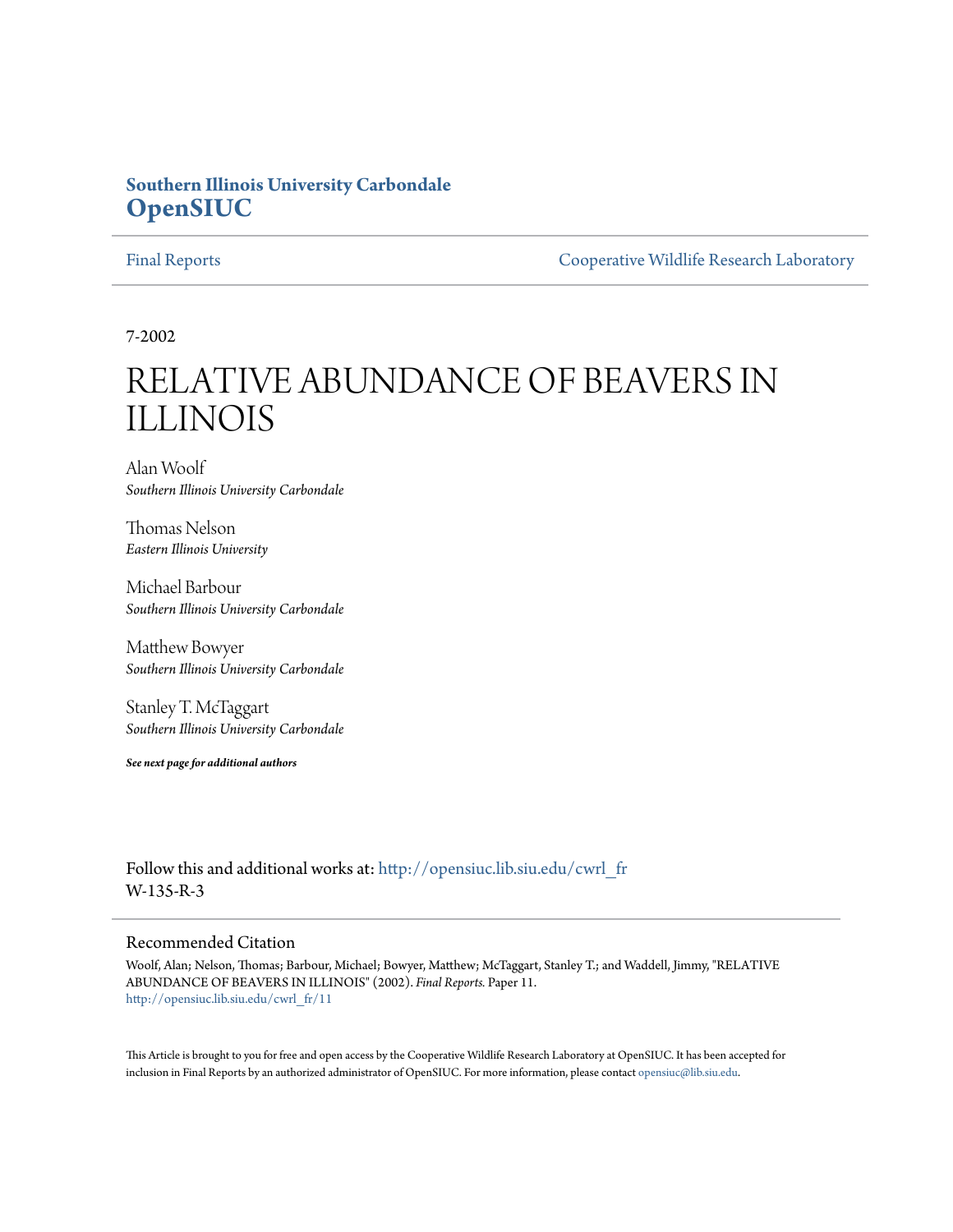### **Authors**

Alan Woolf, Thomas Nelson, Michael Barbour, Matthew Bowyer, Stanley T. McTaggart, and Jimmy Waddell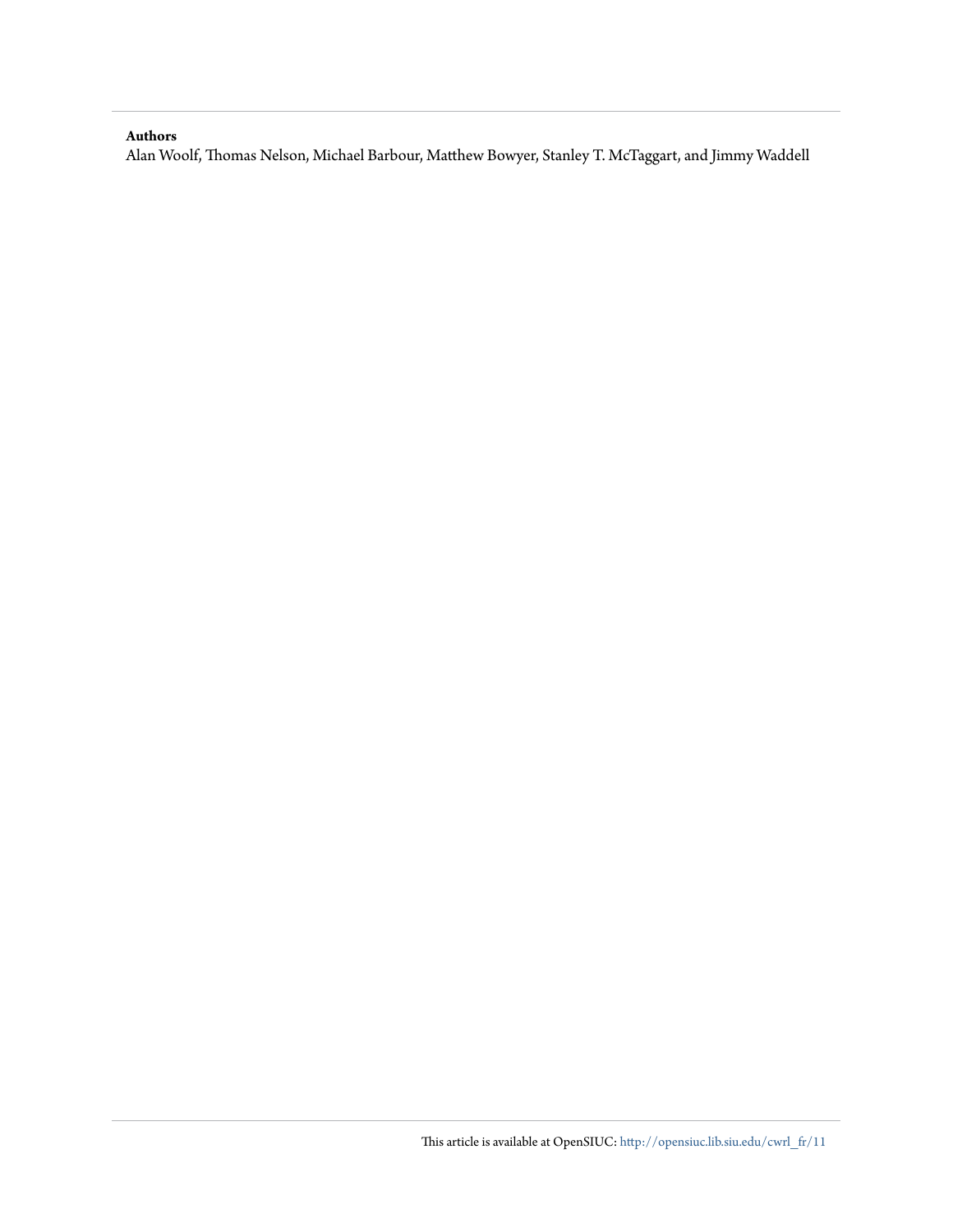### **RELATIVE ABUNDANCE OF BEAVERS IN ILLINOIS**

### **FINAL REPORT**

**Federal Aid Project W-135-R-3**

**Submitted by:**

**Cooperative Wildlife Research Laboratory, SIUC and Department of Biological Sciences, EIU**

**Presented to:**

**Division of Wildlife Resources Illinois Department of Natural Resources**

**Principal Investigators**

**Alan Woolf, SIUC Thomas Nelson, EIU**

**Graduate Research Assistants/Staff**

**Michael Barbour (Researcher II) Matthew Bowyer (Natural Resource Technician) Stanley T. McTaggart (Graduate Research Assistant) Jimmy Waddell (Researcher I)**

**July 2002**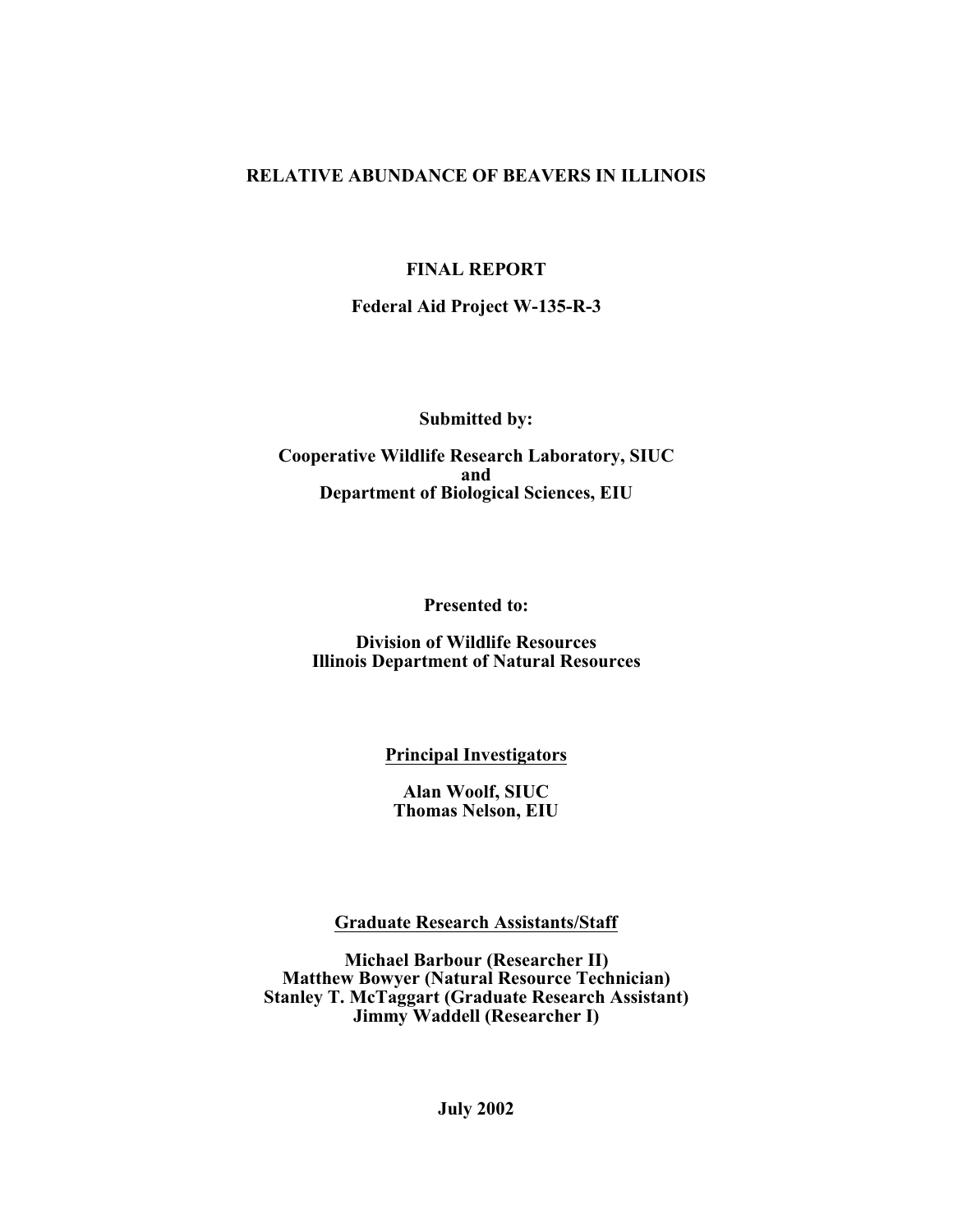### **TABLE OF CONTENTS**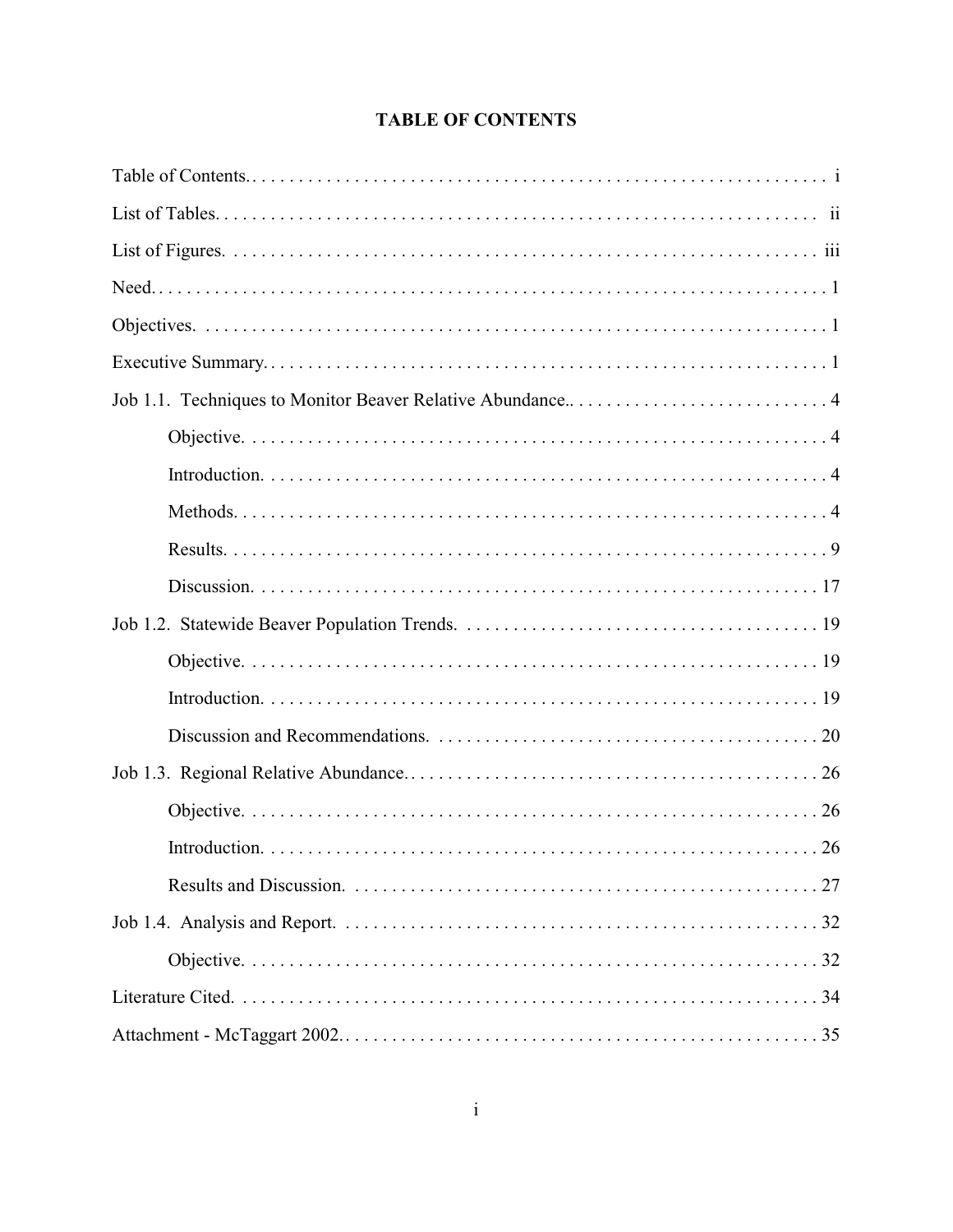### **LIST OF TABLES**

| Table 1. | Aerial search of sample blocks to detect beaver sign in 8 southern Illinois                                                                                                    |
|----------|--------------------------------------------------------------------------------------------------------------------------------------------------------------------------------|
| Table 2. | Number of active beaver food caches/lodges detected by watercraft shoreline                                                                                                    |
| Table 3. | Visibility indices for beaver sign in 3 habitat-types based on the ratio of sign<br>observed during helicopter surveys (Feb 2000) to sign observed during intensive            |
| Table 4. | Number and density of beaver sign (cache/lodge, dam, other) detected during a<br>helicopter aerial survey of 8 watersheds in southern Illinois, November 2000-                 |
| Table 5. | Beaver colony density estimates for the Big Muddy Watershed derived from<br>observed beaver sign during 3 replicate aerial surveys, March 2000, March                          |
| Table 6. | Estimated number of beaver colonies 8 southern Illinois watersheds calculated<br>from density estimates derived from a helicopter aerial survey conducted                      |
| Table 7. | Lakes $>100$ ha in 3 southern Illinois watersheds and their estimated number of<br>beaver colonies based on mean $(\pm 2 \text{ SE})$ colonies/km shoreline derived from<br>29 |
| Table 8. | Watershed (PMU) rankings (colonies/km stream) derived from the November<br>2000-March 2001 aerial survey (excluding the Vermilion Watershed) compared                          |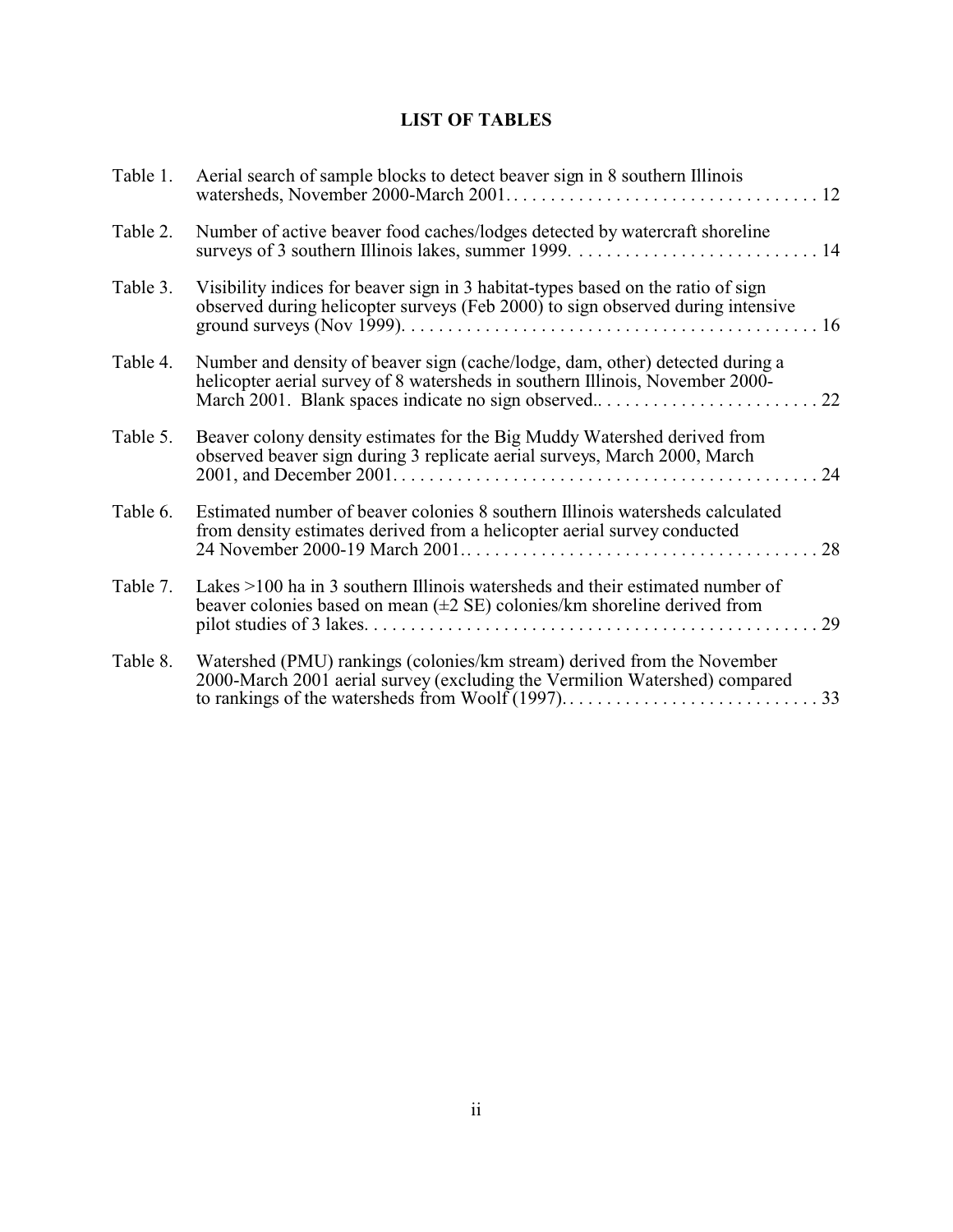### **LIST OF FIGURES**

| Figure 1. Location of beaver aerial survey blocks and furbearer bridge survey points                  |  |
|-------------------------------------------------------------------------------------------------------|--|
| in 8 watersheds in southern Illinois. Aerial survey blocks are indicated by                           |  |
| black squares and bridge survey points are indicated by grey circles. $\dots \dots \dots \dots \dots$ |  |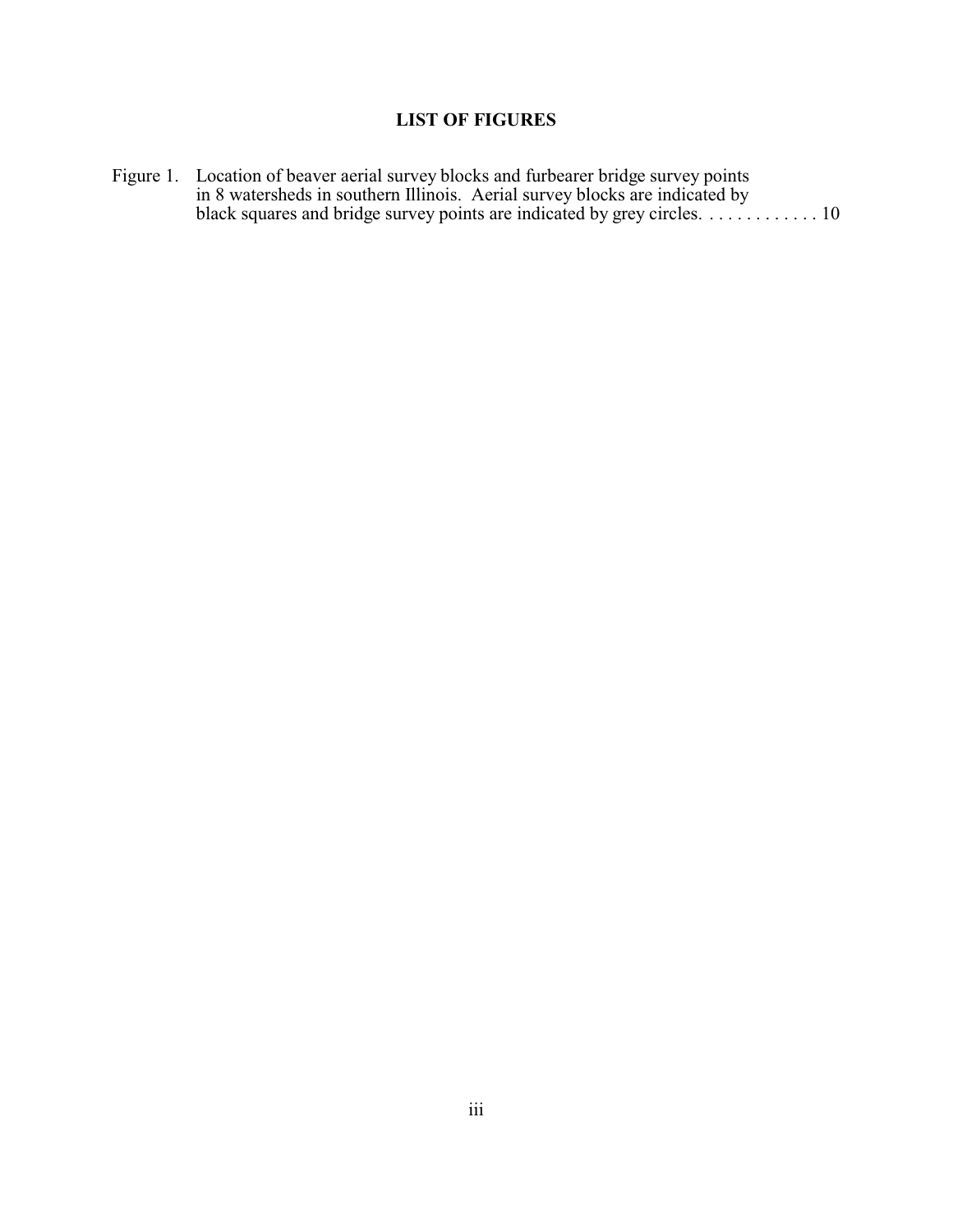### **FINAL REPORT**

### **STATE OF ILLINOIS**

### **W-135-R (1-3)**

### **Project Period:** 1 July 1999 through 30 June 2002

**Project**: Relative Abundance of Beavers in Illinois

Prepared by Alan Woolf and Thomas Nelson<sup>1</sup> Cooperative Wildlife Research Laboratory Southern Illinois University Carbondale and <sup>1</sup>Department of Biological Sciences Eastern Illinois University

**NEED:** Beavers (*Castor canadensis*) are an important wildlife species because they create and maintain wetland habitats, provide recreational and economic opportunities through a regulated trapping season and, in some cases, cause serious human-wildlife conflicts. The Illinois Department of Natural Resources needs to improve its ability to estimate and detect changes in the relative abundance of this species on statewide and regional levels.

### **OBJECTIVES:**

- 1. To evaluate methods for monitoring the relative abundance of beavers.
- 2. To recommend methods and sampling strategies adequate for detecting a 20% change in the statewide population.
- 3. To estimate and compare regional differences in relative abundance.

### **EXECUTIVE SUMMARY**

### **Job 1.1. Techniques to Monitor Beaver Relative Abundance**

The objective of this job was to evaluate methods for monitoring the relative abundance of beavers. We needed reliable data on beaver colony composition and demographics to achieve overall project goals and we obtained the information as a task under this job. We evaluated aerial survey techniques, bridge surveys, ground searches of 2.59-km<sup>2</sup> sample blocks, and surveys of lacustrine habitats by vehicle and watercraft. We concluded that aerial survey was the most efficient technique.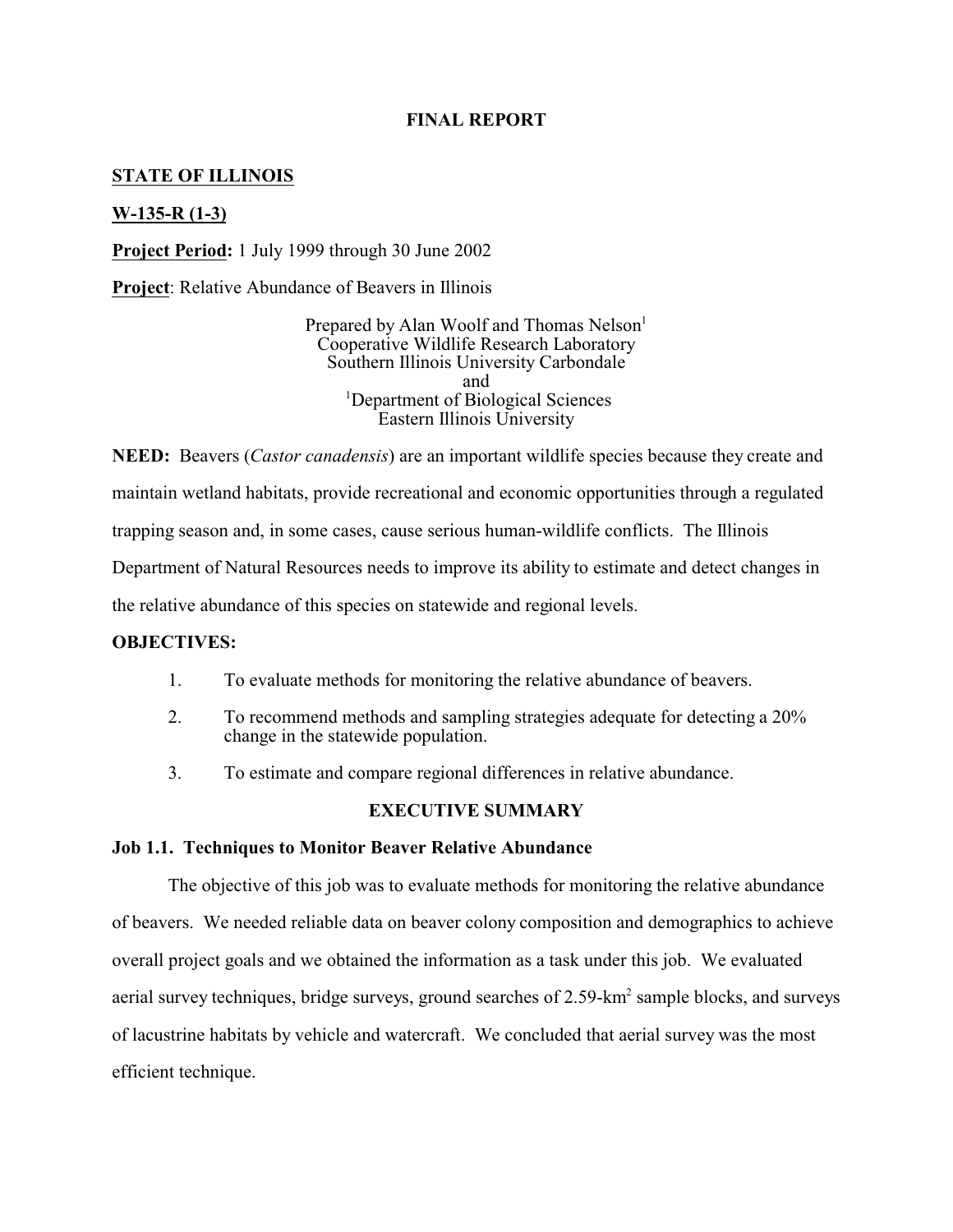We developed an aerial survey based on watersheds (Population Management Units) to test survey design and efficiency. We used GIS to classify and quantify aquatic habitats within each watershed and determined that 20 randomly selected 2.59-km<sup>2</sup> blocks was an adequate number to sample aquatic habitats in proportion to their composition in the watershed, except that 30 blocks were required in the largest watershed. The complete aerial survey of 8 southern Illinois watersheds that included 170 blocks was conducted between 24 November 2000 and 19 March 2001; 44.5 flight hours were required. We detected evidence of beaver in 43.5% of blocks searched. Ground searches of blocks in 3 watersheds where beaver sign was not detected confirmed that aerial results were correct 80% (range 75-90%) of the time.

### **Job 1.2. Statewide Beaver Population Trends**

This job's objective was to recommend methods and sampling strategies adequate for detecting a 20% change in the statewide population. We evaluated ability to detect various types of beaver sign in different habitats to develop a correction factor that could be used to convert aerial counts to estimates of total beaver colonies in the study area. We conducted 3 replicate surveys in the Big Muddy Watershed to measure variance that could be used to estimate confidence limits for the mean number of colonies per watershed. Stream habitat density estimates (sign/km) had low variation ( $\bar{x} = 0.456 + 0.089$  SD); lacustrine density estimates (sign/ha) were more variable. Using the stream density variation, our best estimate of statistical precision  $(P < 0.05 + 2 \text{ SE})$  of the population survey technique approached the desired goal of 20%.

### **Job 1.3. Regional Relative Abundance**

The objective of this job was to estimate and compare regional differences in relative abundance. The habitat category of streams which shared the most common attributes among watersheds (and accounted for ~80% of estimated number of colonies) was used to compare regional differences. The Cache Watershed had the highest stream density index (0.601 colonies/km stream) followed by the Vermilion (0.539 colonies/km stream). The estimated

2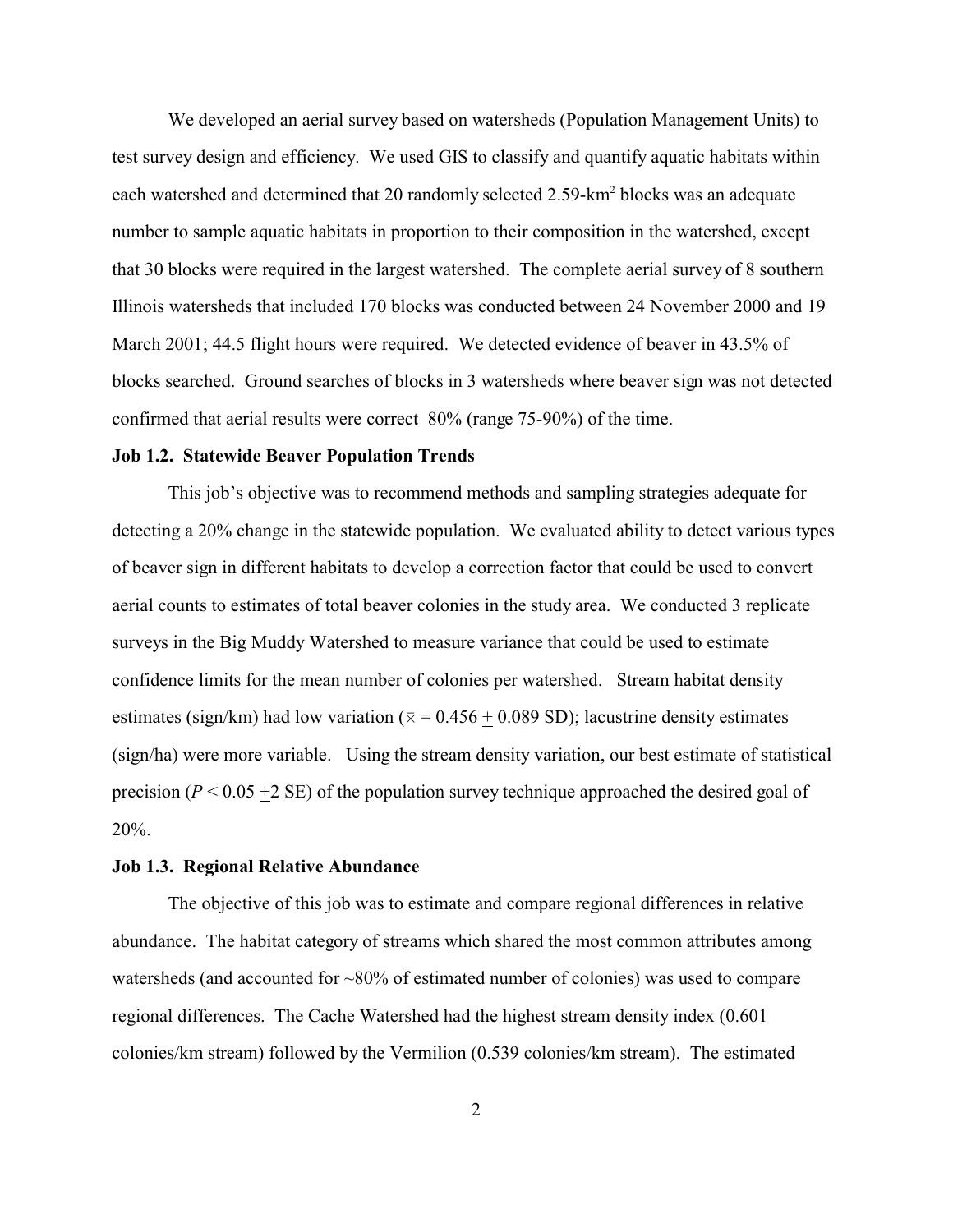number of colonies in all habitats sampled was greatest in the Big Muddy (1,689) followed by the Embarras Watershed (1,376). The overall estimate of beaver colonies located in stream, lacustrine <100 ha, and palustrine-emergent habitats in the 8 watersheds sampled was  $6,389 \pm$ 657 (2 SE) colonies. It should be noted that this estimate does not include beaver colonies inhabiting lakes >100 ha, or the Ohio, Mississippi, and Wabash rivers bordering the southern Illinois region.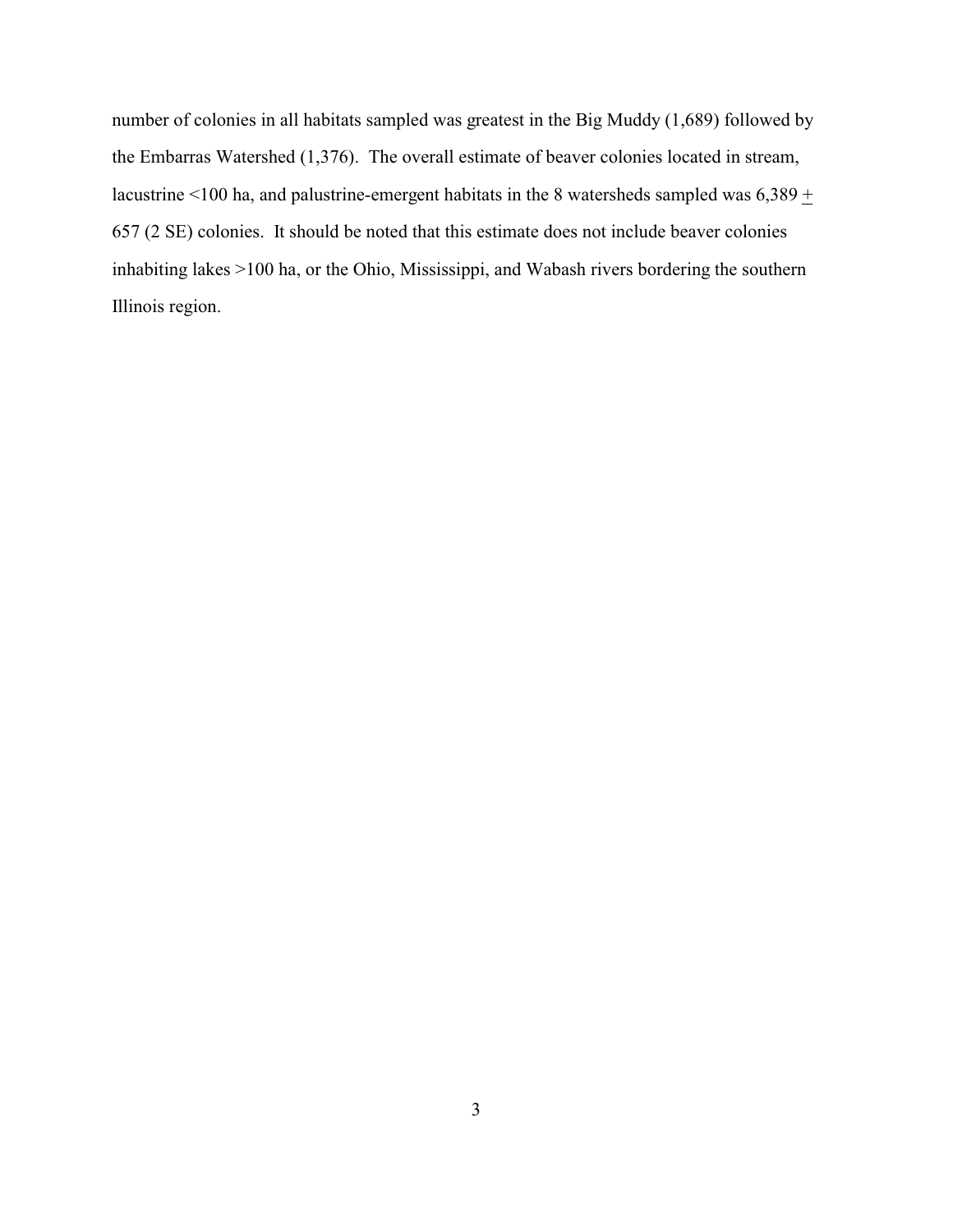### **STUDY 1. RELATIVE ABUNDANCE OF BEAVERS IN ILLINOIS**

### **JOB 1.1. TECHNIQUES TO MONITOR BEAVER RELATIVE ABUNDANCE**

Objective: To evaluate methods for monitoring the relative abundance of beavers**.**

### **INTRODUCTION**

Multiple and varied research tasks were performed under the auspices of this job to evaluate methods and obtain data necessary to fulfill the objectives for Jobs 1.2 and 1.3. Therefore, the methods section for this job also describes those employed to obtain data for all jobs.

Obtaining reliable data on beaver colony composition and demographics was an important need for the overall project. This task was accomplished with a graduate study conducted by Stanley T. McTaggart that led to a thesis in partial fulfillment of the degree of Master of Science awarded by Eastern Illinois University. The thesis (McTaggart 2002) is appended to this report; methods are not described elsewhere in this final project report, but results are used as appropriate to address objectives for all jobs in the study.

### **METHODS**

#### **Aerial Survey**

*Sample Plot Selection.*—Maps of 8 southern Illinois watersheds (Bay Creek, Big Muddy, Cache, Embarras, Kaskaskia, Little Wabash, Saline, and Vermilion) were prepared using ArcView (Environmental Systems Research Institute, Redlands, California, USA) Geographical Information System (GIS) software. Wetlands identified in the Illinois land cover database (Luman et al. 1996) were aggregated into the following classes: streams, permanent wetlands (wooded and other), and intermittent wetlands (wooded and other). Streams included perennial waterways, ditches, and the shorelines of large rivers identified from the 1994 Topologically Integrated Geographic Encoding and Referencing data files (TIGER, 1:1,000,000 scale). Streams were further classified as wooded or non-wooded, with wooded streams consisting of forested

4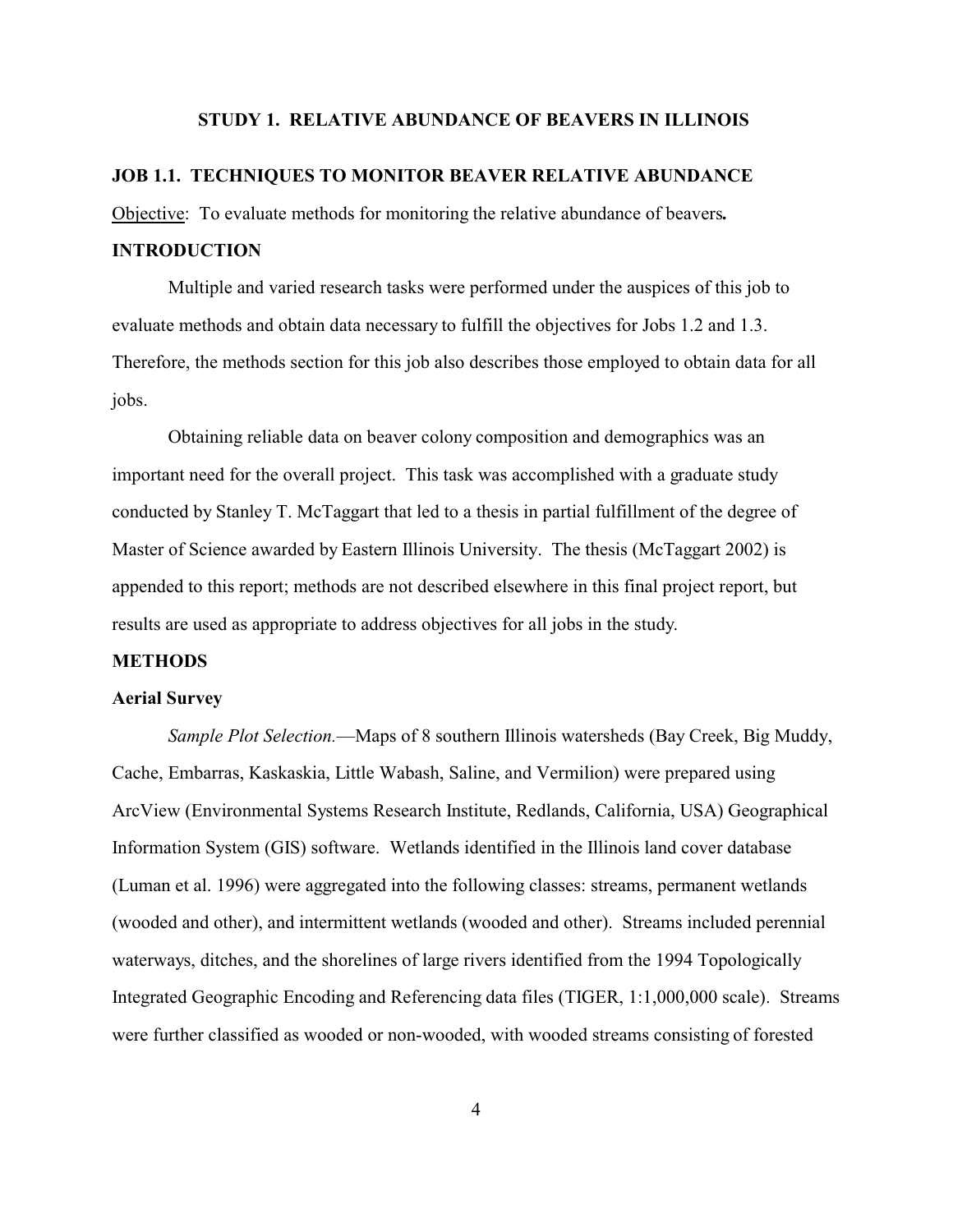areas overlapping streams identified in the National Wetlands Inventory (NWI, 1:234,000 scale). Wooded palustrine wetlands included riparian woods and palustrine forested wetlands. The category "other" consisted of ponds and lakes >1 ha in size and all other classes of non-wooded permanent wetlands. Intermittent wetlands consisted of wooded and non-wooded intermittent wetlands >5 ha in size. We then used the GIS software to compute area of each wetland class in the entire watershed.

Townships and township sections were randomly selected from the watershed to sample habitats within the unit. Individual township sections were kept as sampling units as long as areas classified as water were within its boundaries; sections without water were discarded. The boundaries of retained township sections were traced and used to clip the water grid. The number of pixels in each category was recorded for each sampling block. Additional township sections were then chosen until the total percent composition of pixels within the sampling blocks approximated the percent composition of pixels in the entire watershed.

Preliminary trials indicated that 20 blocks per watershed approximated wetland composition of the entire watershed, except that 30 blocks were selected for the Kaskaskia Watershed (the largest). Sampling blocks were identified by the number assigned to the township by the Illinois Department of Natural Resources (IDNR) (1996; column labeled Township in the data table, not Township i), and the number of the township section chosen  $(1-36)$ .

*Aerial Survey*.—We delineated sample blocks on U.S. Geological Survey (USGS) 7.5 minute topographic maps. Coordinates of 1 corner were determined and entered into a Global Positioning System (GPS) unit to facilitate navigation from block to block. We flew the survey with a Bell Jet Ranger (Model 206-L) helicopter and a crew consisting of the pilot and 2 observers. The observers sat in front and back seats on the left side of the aircraft so both could search the same area and verify sightings. Sample plots were located and boundaries identified using GPS and pilotage. All aquatic habitats within the plot were searched at slow airspeeds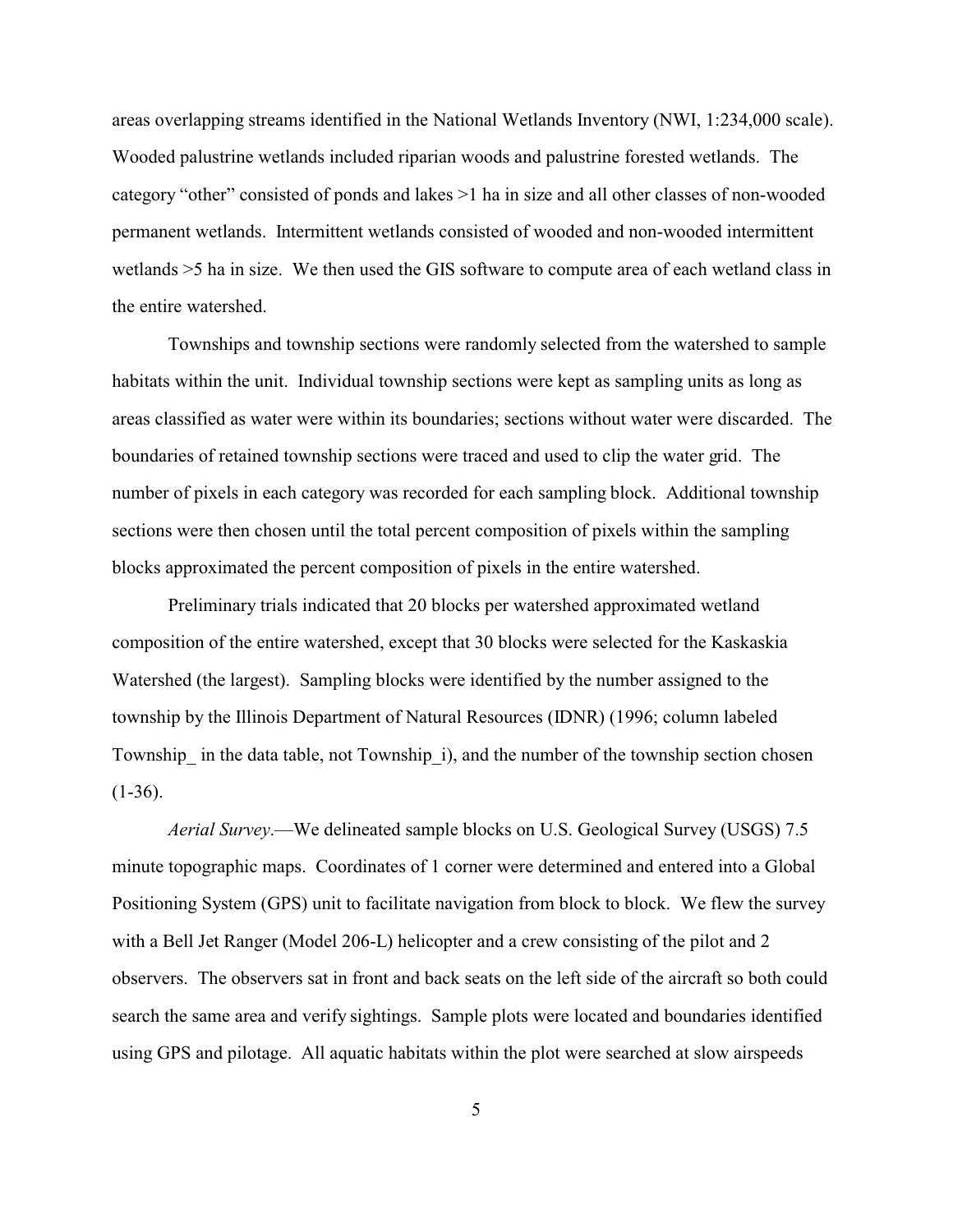(<50 knots) and low altitudes (<100 m above ground level) selected to optimize observations consistent with safety. Sign of beaver presence was classified as cuttings, food cache/lodge, dams, or other and recorded on the 7.5 minute topographic map. We also recorded crew, weather conditions (ceiling, visibility, and wind direction/velocity), and flight times (block searches and total).

*Mapping Aerial Survey Observations*.—Farrand (1997) created maps and related digital files of river otter (*Lutra canadensis*) habitat for all watersheds, except Vermilion, based on Population Management Units (PMU; Bluett 1995) that are relevant to this project's objectives. Relevant files were converted from TNTMips (Map and Image Processing System, Lincoln, Nebraska, USA) to ArcView and ArcGIS software (Environmental Systems Research Institute, Redlands, California, USA) format. Content of files obtained from Farrand (1997) were watershed boundaries, streams, palustrine-emergent areas, and lacustrine areas. Corresponding files for the Vermilion Watershed were obtained from the Illinois Digital Datasets (Illinois Department of Natural Resources 1996). Files not in Universal Transverse Mercator (UTM) North American Datum (NAD) 1983 projection were converted to UTM NAD 83 using ArcToolbox (Environmental Systems Research Institute, Redlands, California, USA).

We classified associations based on location type; streams, lacustrine, and palustrineemergent wetlands. Streams were perennial flowing water such as streams, ditches, and the shorelines of large rivers identified from the 1994 TIGER data files (1:100,000 scale). Perennial streams were identified using a query to identify intermittent streams and delete them from the file. The resulting file identifying perennial streams was used in all further analyses. Lacustrine areas were classified as <10 ha, 10-100 ha, and >100 ha. Lacustrine areas were further divided with a category for areas such as old mines that are closer to palustrine emergent than lacustrine.

The unit area sampled was based on the amount of each wetland type within the watershed and sample unit blocks for each watershed. Streams within the sample units were identified by clipping the streams within the sample units file. Lacustrine and palustrine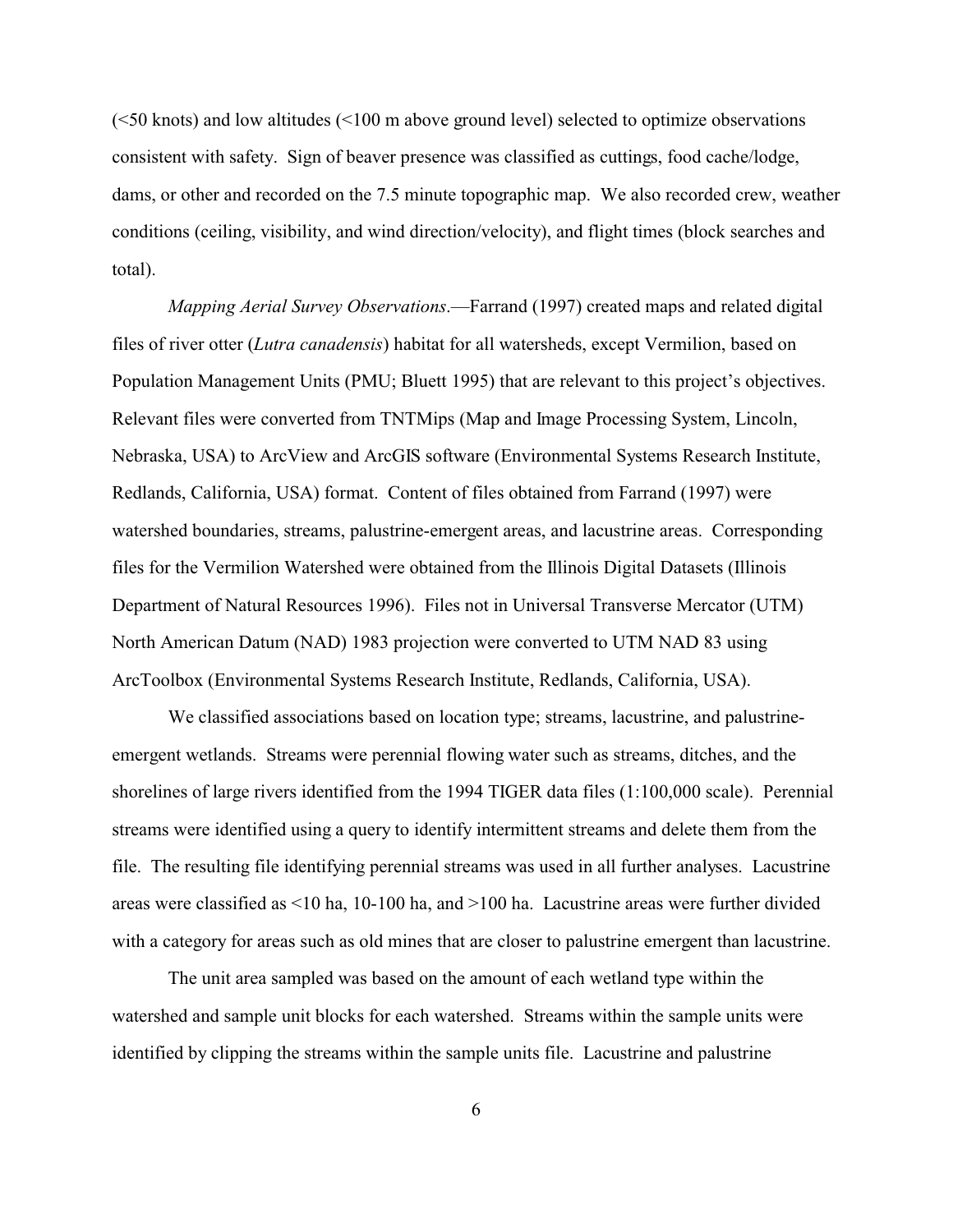emergent areas associated with sample blocks were identified by intersecting sample units with the corresponding wetland type. The watershed boundary was used to clip the streams, lacustrine, and palustrine emergent file, as well as wetland type within sample units generating files for each watershed. The length (km) of streams and area (ha) of lacustrine and palustrineemergent areas within the watershed and sample units was estimated using the X-Tools extension (Oregon Department of Forestry, Salem, Oregon, USA) in ArcView to update the appropriate measurement field in the attribute table, and the summary statistics function on the field to estimate the total within sample units and the watershed.

Beaver sign observed and mapped on printed topographic maps during the aerial surveys was digitized from an on-screen display of the topographic map using ArcView and ArcMap (Environmental Systems Research Institute, Redlands, California, USA). Digital versions of the USGS 7.5' topographic maps and digital orthophotographic quarter quadrangles (DOQQ) for each sample unit were downloaded from the Illinois Natural Resources Geospatial Data Clearinghouse (http://www.isgs.uiuc.edu/nsdihome/ISGSindex.html). Sign was classified as dam, cache/lodge, and other. Bank dens were included as cache/lodge, and other included cuttings, peeled sticks, and slides. Additional information added to the attribute table for the locations included sample unit number, topographic map name, type of sign, survey type, and time of survey.

Sign was assigned an association based on the closest proximity to one of the categories (streams, lacustrine <10 ha, lacustrine 10-100 ha, lacustrine >100 ha, and palustrine-emergent). The abundance of beaver sign was calculated on a regional basis by watershed. We calculated the amount of sign associated with each wetland type by summing the amount of each type of sign associated with the wetland type. Cuttings were considered to be separate occurrences when they occurred >750 m apart. Presence of 2 types of sign at the same location (e.g., a food cache and a dam or cuttings) also was considered a single occurrence.

7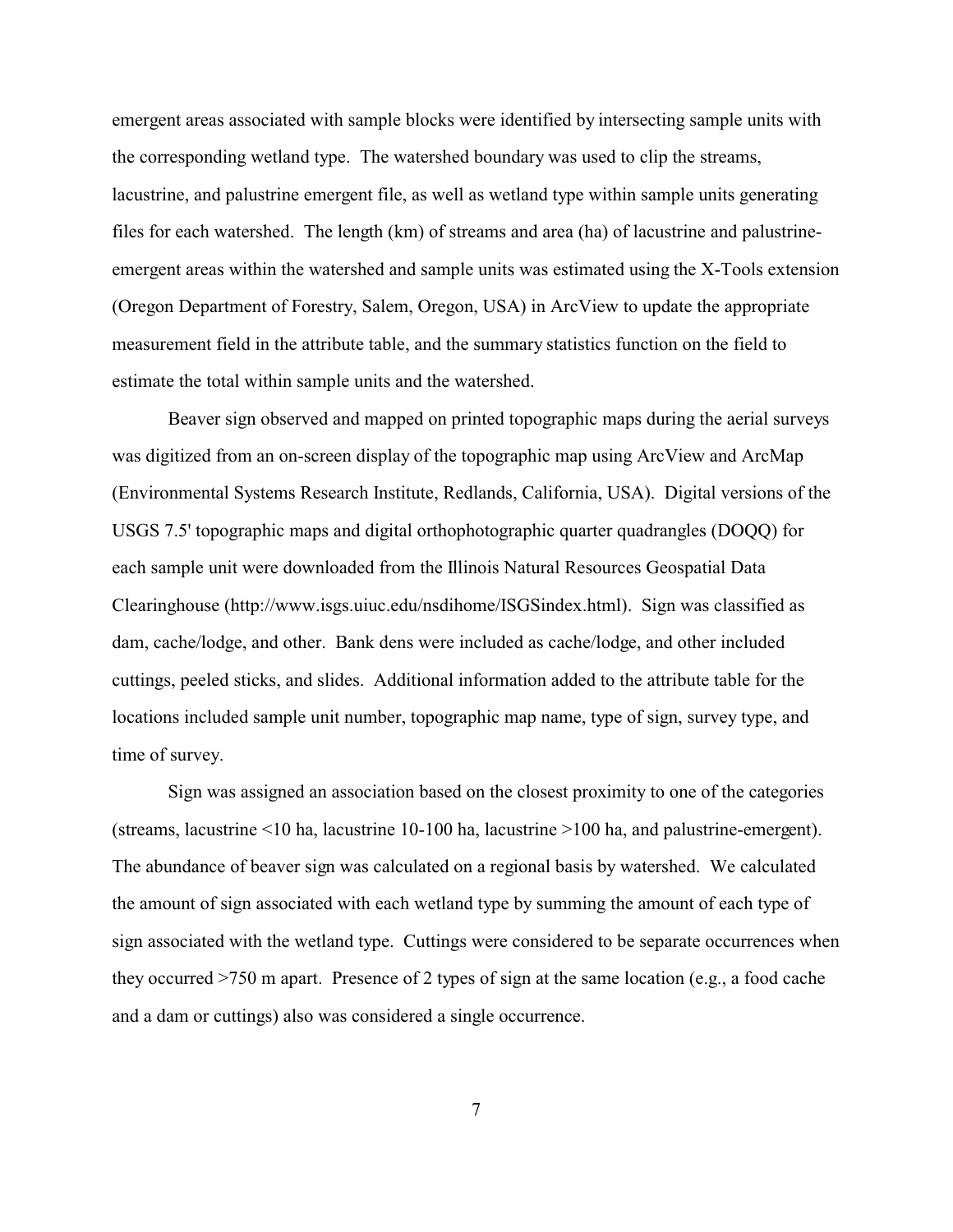To further refine the estimates, wetland types were classified as forested and nonforested. Forested areas were identified from the Illinois Land Cover Database (Illinois Department of Natural Resources 1996) by selecting all forested areas (deciduous closed canopy, deciduous open canopy, coniferous, and forested wetlands) and converting to a shapefile. Forested streams were those within 100 m of forested areas. The association of beaver sign with each wetland type was re-evaluated to determine if the wetland was forest-associated, and sign density was recalculated.

#### **Variability and Aerial Detection Indices**

*Large Lakes*.—We searched shorelines of 3 lakes >100 ha in the Big Muddy Watershed from small watercraft to determine number of visible food caches/lodges and variability of number/km shoreline. Aerial counts (some with replication) were conducted on 2 of these lakes, and on a third lake that had not been surveyed by watercraft, to determine detection variability.

Aerial Detection.—Thirty-two 2.59-km<sup>2</sup> study plots located in eastern-central and southern Illinois were selected by EIU project staff for intensive ground and aerial surveys in fall/winter 1999/2000. Plots selected were representative of the full range of suitable beaver habitats and included 18 riverine, 8 lacustrine, and 6 palustrine/pond plots. In 2001, following aerial surveys in the Big Muddy, Cache, and Saline watersheds we ground-searched blocks where no sign was observed to obtain another indication of aerial detection rate.

### **Bridge Survey**

Results from the Illinois Department of Natural Resources 2001 Furbearer Sign Survey were obtained from Robert Bluett (Illinois Department of Natural Resources, Springfield, Illinois, USA). The USGS 7.5' topographic maps for bridge survey locations were downloaded from the Illinois Natural Resources Geospatial Data Clearinghouse and locations of the sites used digitized in ArcMap from an on-screen display of the topographic map based on the verbal description, coordinates, and water body name provided. We classified sites as beaver present or absent based on the results of the 2001 survey. Due to the low number of survey sample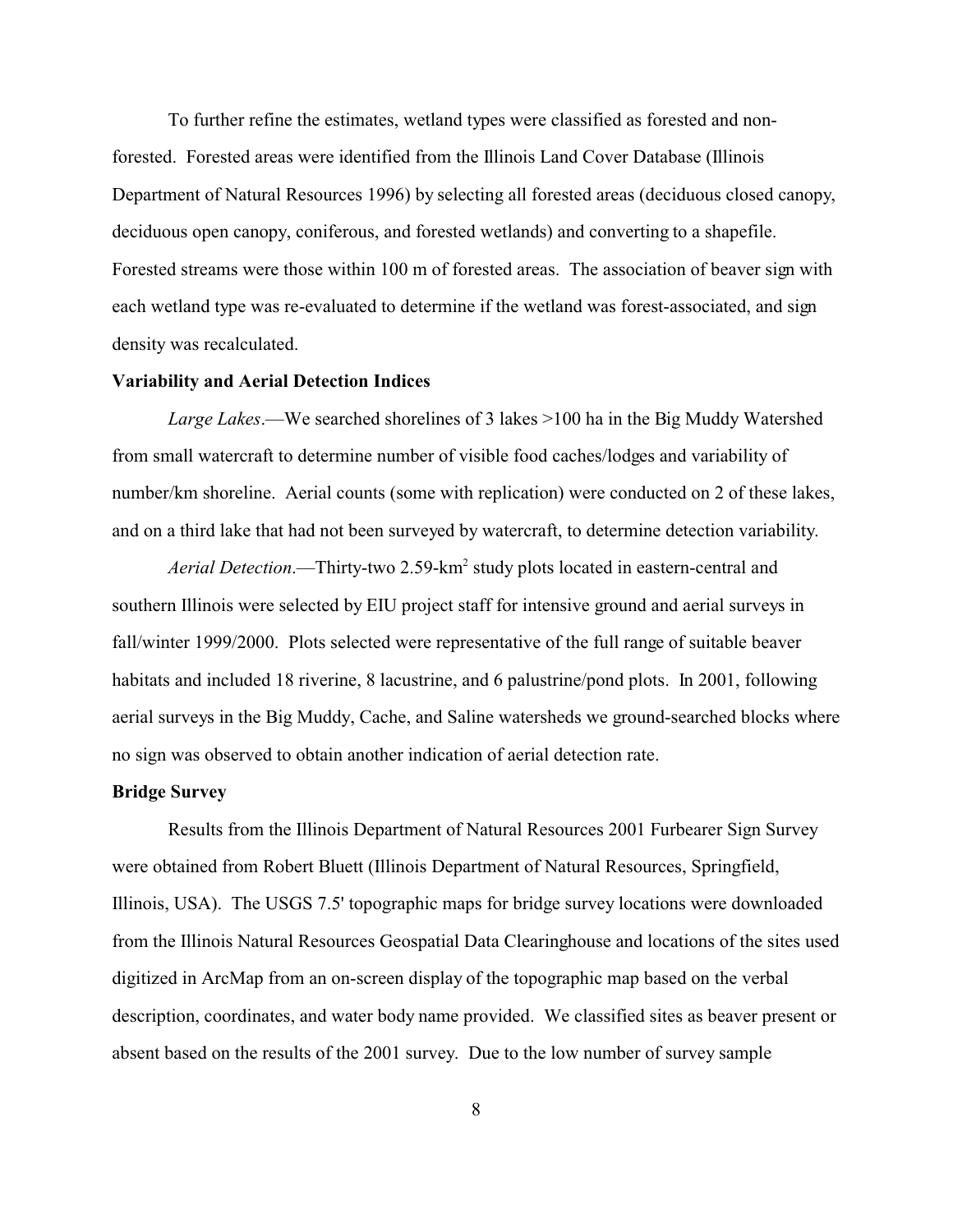locations per watershed (2-9), direct comparisons to aerial survey results were not possible. Therefore, survey locations were compared to the closest aerial survey blocks for comparison of beaver presence.

### **Road Survey**

We conducted a pilot study to evaluate whether road surveys can be used to provide an index of beavers using ponds and borrow pits. The survey was conducted by searching these habitats along Interstate 57 between Champaign and Mt. Vernon, Illinois. Surveys were conducted during the first week of March 2000. The perimeter of each pond was searched thoroughly from the roadside using a 20x spotting scope. We recorded presence or absence of beavers based on observed sign (food caches, lodges, or fresh cuttings) in or adjacent to these ponds.

### **RESULTS**

### **Distribution and Characteristics of Aerial Sample Plots**

The randomly selected aerial survey blocks were well distributed throughout the watersheds (Fig. 1). Percent deviation of all classes of wetlands differed little between pooled sampling blocks (20 per watershed except 30 blocks in the Kaskaskia Watershed) and the entire watershed. For example, perennial streams in sample blocks were equal to their proportional occurrence in 5 of 8 watersheds. The greatest deviation was 4% in 1 watershed and that reflected over representation of proportion of streams in the Embarras Watershed sampling blocks. The pooled category "wooded permanent wetlands" was the largest component of wetland classes; average difference between sample blocks and the entire watershed was 5%. Based upon their distribution and wetland class composition, we concluded that the random survey blocks provided a reliable sample of the entire watershed.

9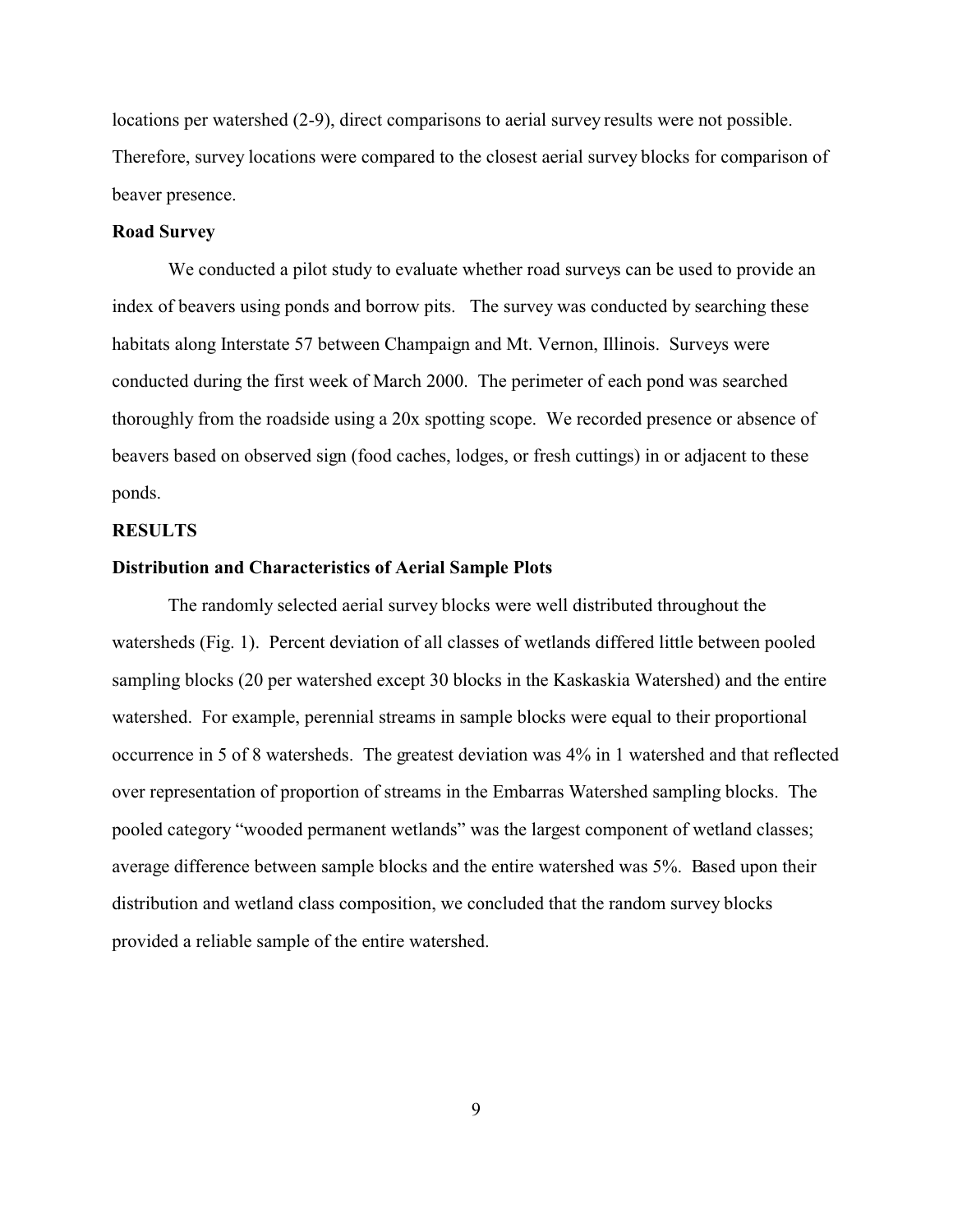### INSERT FIGURE 1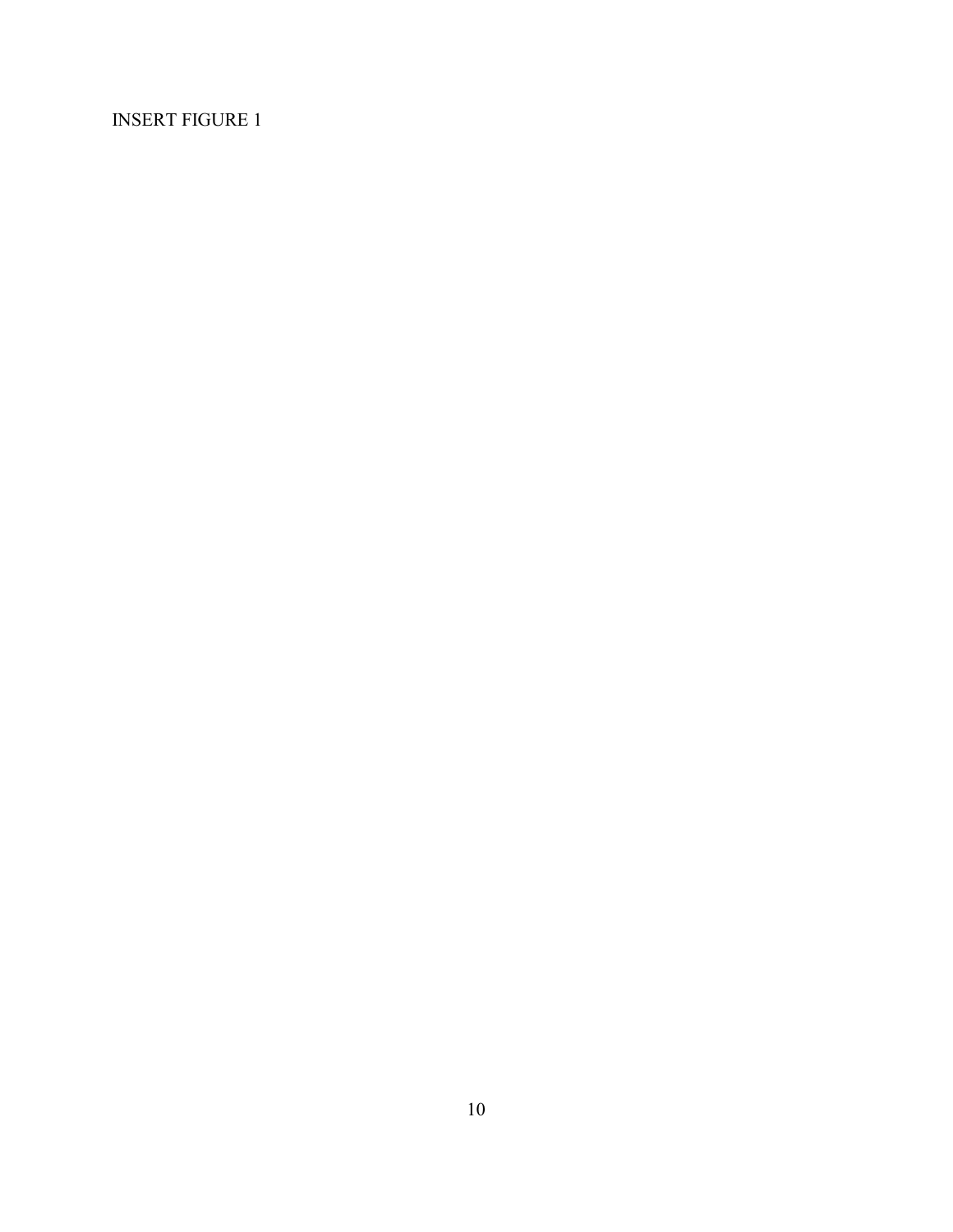### **Aerial Survey**

The complete aerial survey included  $170$  2.59-km<sup>2</sup> plots (township sections) randomly selected in 8 southern Illinois watersheds (Bay Creek, Big Muddy, Cache, Embarras, Kaskaskia, Little Wabash, Saline, and Vermilion). The blocks were sampled between 24 November 2000 and 19 March 2001; 44.5 hrs flight time were required. Evidence of beaver occupancy was detected in 43.5% of blocks surveyed (Table 1). Blocks (*n* = 30) where beaver sign was not detected were ground searched in the Big Muddy, Cache, and Saline watersheds to evaluate reliability of the aerial search. In the Big Muddy, Cache, and Saline watersheds, negative aerial results were correct (absence of beaver sign confirmed by ground search) 80% (range 75-90%) of the time.

The block size selected for aerial surveys  $(2.59 \text{-} \text{km}^2)$  was efficient to search; average search time per block was 4.6 min. Total block search time was 12.96 hrs with the remaining flight time  $(\sim 31.5 \text{ hrs})$  being ferry time between blocks within watersheds, and to and from survey areas. It required 11 days to survey the 8 watersheds. We began surveys shortly after leaf off was complete and scheduled flights when weather conditions permitted. We generally scheduled flights when surface winds were <10 knots and visibility provided for safe flight conditions; overcast sky was preferred to clear because of less glare, but was not a flight condition requirement.

Surveys of the Embarras Watershed in blocks east of Olney, Illinois and the upper half of the Wabash Watershed were flown during high water conditions that made sighting food caches difficult and may have covered fresh cuttings at the base of trees. Ice and snow cover precluded surveys in December; these conditions persisted in January and increased the probability that sign was missed during survey flights of Wabash, Saline, and Bay Creek watersheds. By late January, ice/snow cover and high water were no longer a factor and the final 5 surveys were flown under good to excellent conditions except for high water in a few blocks of the Big Muddy Watershed. Overall, ambient weather or flight conditions adversely affected results of surveys of 3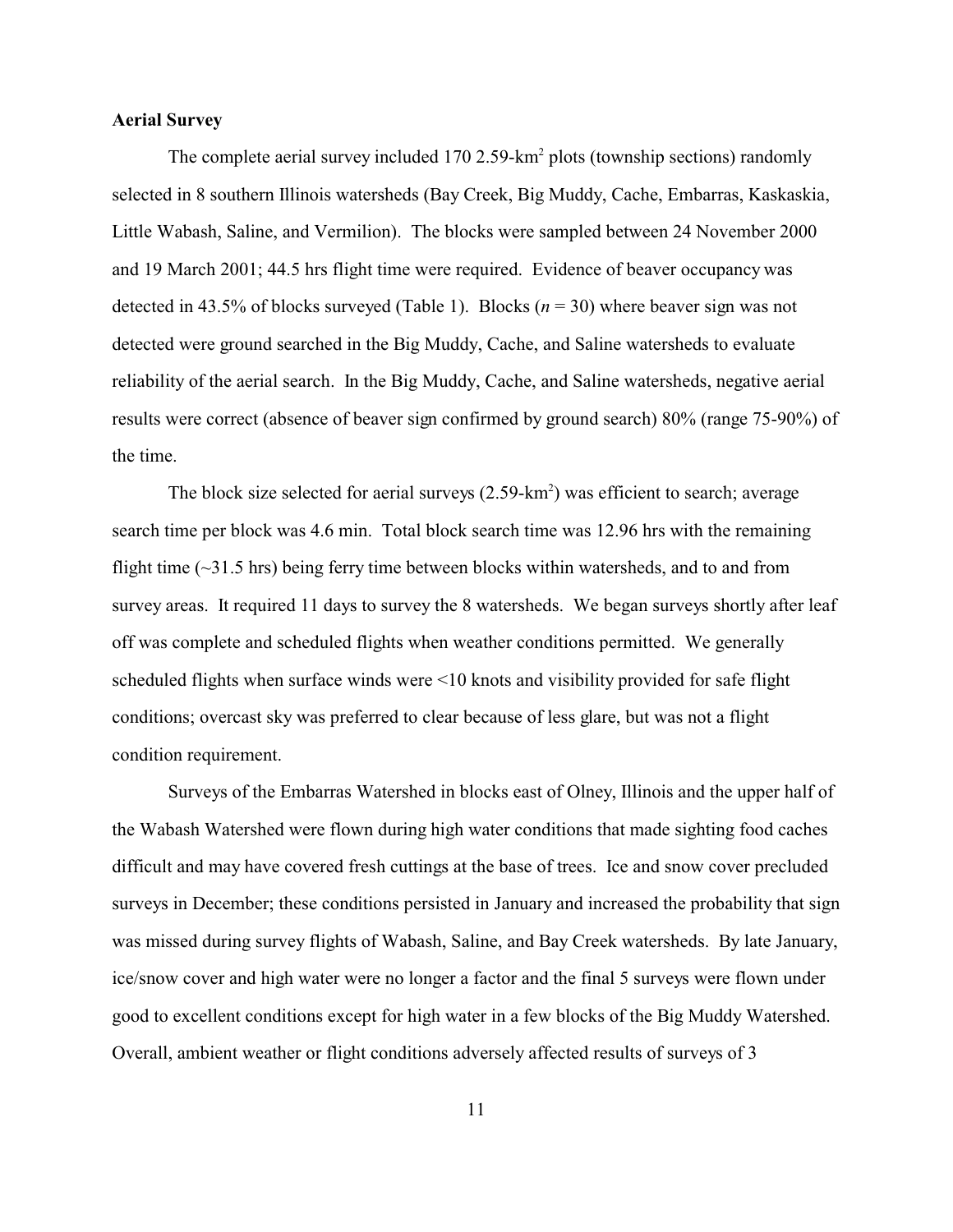| Watershed        | Number of blocks | Blocks with sign present Sign present $(\%)$ |      |
|------------------|------------------|----------------------------------------------|------|
| <b>Bay Creek</b> | 20               | 10                                           | 50   |
| <b>Big Muddy</b> | 20               | 14                                           | 70   |
| Cache            | 20               | 11                                           | 55   |
| Embarras         | 20               | 8                                            | 40   |
| Kaskaskia        | 30               | 5                                            | 17   |
| Little Wabash    | 20               | $\overline{7}$                               | 35   |
| Saline           | 20               | 11                                           | 55   |
| Vermilion        | 20               | 8                                            | 40   |
|                  | 170              | 74                                           | 43.5 |

Table 1. Aerial search of sample blocks to detect beaver sign in 8 southern Illinois watersheds, November 2000-March 2001.

\_\_\_\_\_\_\_\_\_\_\_\_\_\_\_\_\_\_\_\_\_\_\_\_\_\_\_\_\_\_\_\_\_\_\_\_\_\_\_\_\_\_\_\_\_\_\_\_\_\_\_\_\_\_\_\_\_\_\_\_\_\_\_\_\_\_\_\_\_\_\_\_\_\_\_\_\_\_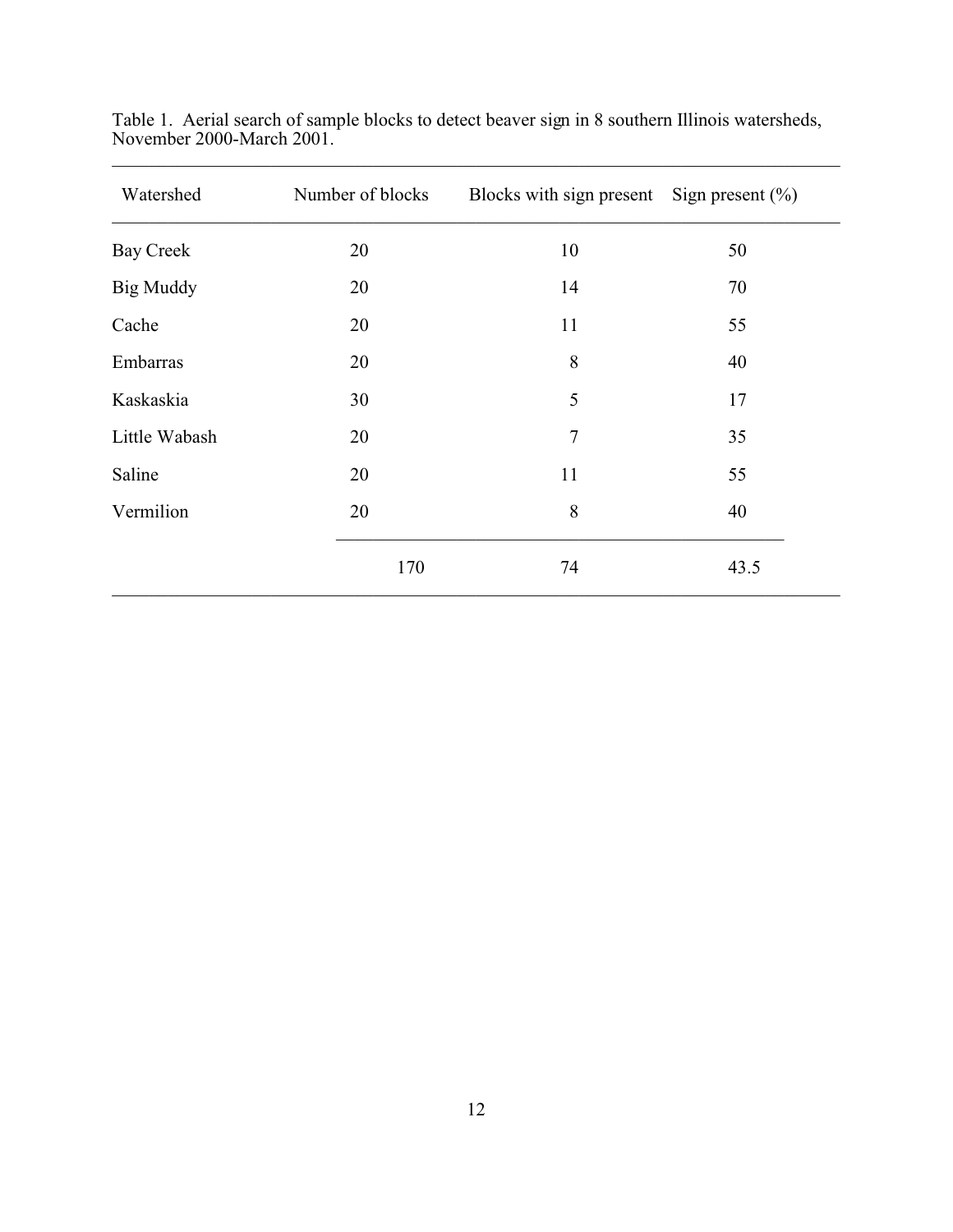watersheds and portions of 2 others. Hence, estimates of sign abundance in these watersheds are conservative.

#### **Variability and Aerial Detection Indices**

*Large Lakes*.—The number of food caches/lodges detected by watercraft search of 3 large (>100 ha) lake shorelines varied from 0.21-0.45/km shoreline (Table 2) suggesting that large lakes offered habitat of varying quality and that an estimate of colony abundance could not be generalized for all large lakes. Water was clear and lake levels relatively low during our watercraft surveys which facilitated detection of the structures. Important sources of error that were not measured were (1) inability to detect bank dens other than those associated with food caches, and (2) the relationship between food caches and colonies. Hence, the range of shoreline structures built by beavers provides only a crude estimate of numbers of colonies inhabiting a given lake.

*Aerial Detection*.—Aerial searches were conducted of shorelines of 2 lakes searched by watercraft (Table 2), but detection indices were equivocal because of the time between watercraft and aerial observations and high water when aerial searches were conducted. A 75-minute flight to search Little Grassy Lake on 2 February 2000 detected 14 active caches. The difference between water and aerial counts was reconciled with a very low altitude, often at a hover, aerial search on 28 February. We confirmed the 14 sites detected previously plus 3 additional (2 were old and very hard to see) for a total of 17 that should have been visible during the 2 February flight yielding a 82.4% aerial detection rate. Five sites mapped during the summer water surveys were no longer detectable because they were either entirely underwater, or broken up. A different observer crew (not familiar with the area) repeated the search on 26 March. They detected 15 sites, but 2 of the 17 confirmed were missed and 1 site was new. The detection rate was 76.4%.

An aerial search of Devil's Kitchen Lake was conducted 16 February 2000 under late afternoon conditions of extreme glare caused by low sun angle on a bright, cloudless day; 19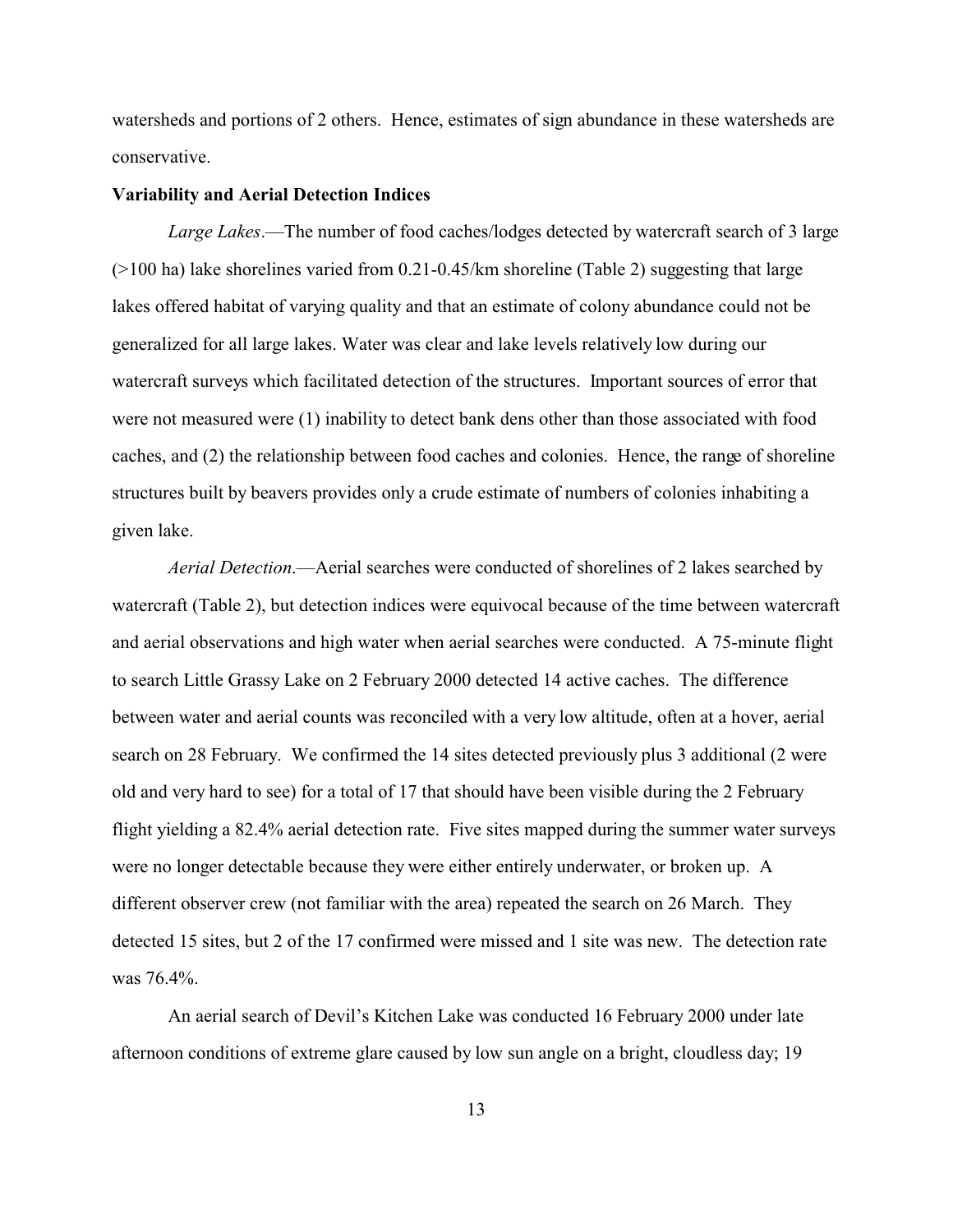| Lake            | Caches/lodges | Km shoreline | Number/km<br>shoreline |
|-----------------|---------------|--------------|------------------------|
| Devil's Kitchen | 14            | 38           | 0.37                   |
| Kinkaid         | 24            | 116          | 0.21                   |
| Little Grassy   | 18            | 40           | 0.45                   |

Table 2. Number of active beaver food caches/lodges detected by watercraft shoreline surveys of 3 southern Illinois lakes, summer 1999. \_\_\_\_\_\_\_\_\_\_\_\_\_\_\_\_\_\_\_\_\_\_\_\_\_\_\_\_\_\_\_\_\_\_\_\_\_\_\_\_\_\_\_\_\_\_\_\_\_\_\_\_\_\_\_\_\_\_\_\_\_\_\_\_\_\_\_\_\_\_\_\_\_\_\_\_\_\_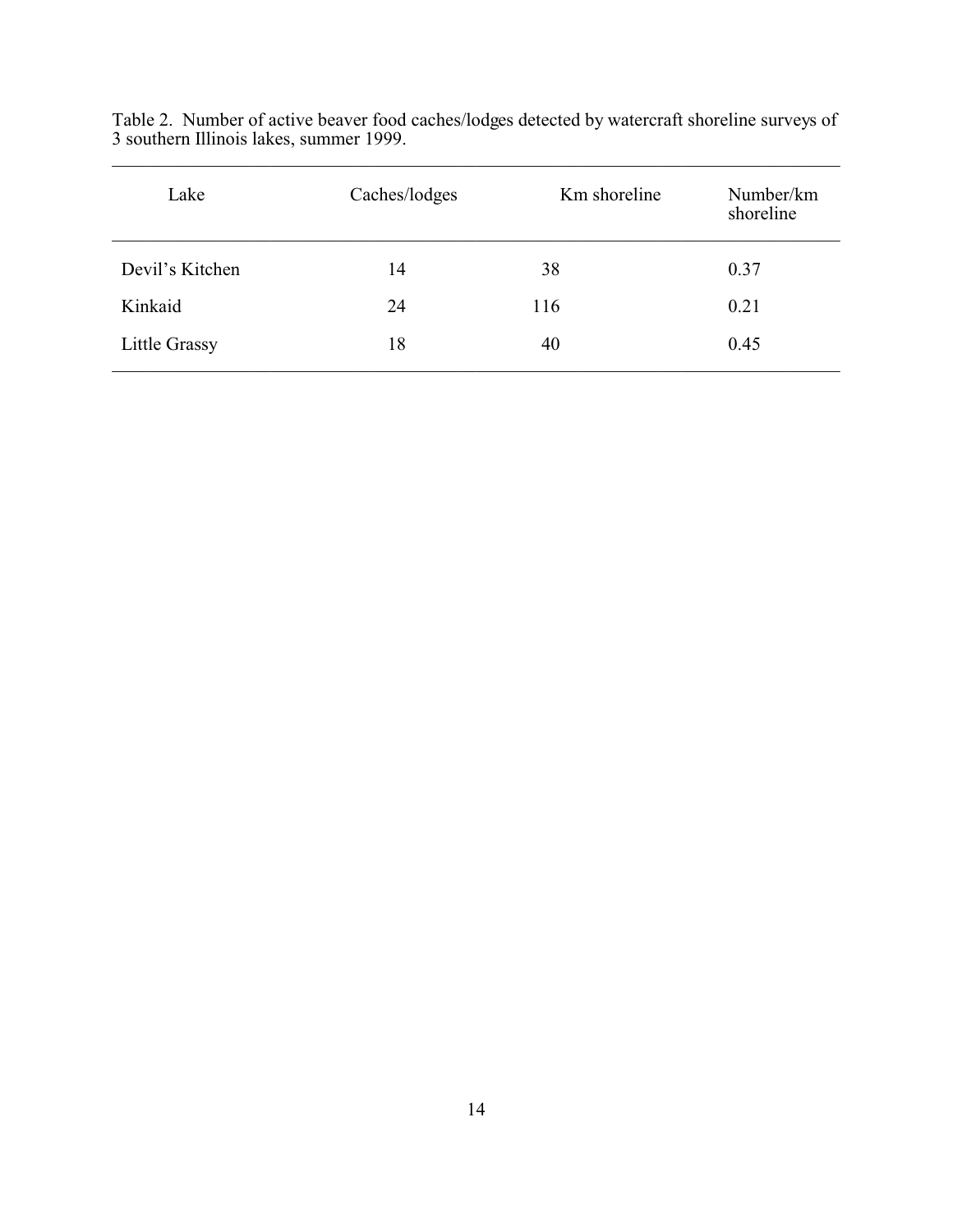caches were detected. An intensive aerial search on 28 February was conducted to reconcile air versus ground counts. The 19 sites detected 16 February were confirmed, 6 sites mapped during the summer water search were located, but 2 were badly broken up and likely would have been missed had their exact location not been known. Thus we assumed 23 sites could have been detected on 16 February for a 82.6% detection rate.

Two aerial searches of another lake (Cedar Lake) with an unknown number of caches were conducted to determine concordance. Nine caches were detected during a flight in late afternoon with bright sun and extreme glare. A repeat flight another day under better conditions detected 14 caches, including the 9 detected during the first flight (concordance between flights  $64.3\%$ ).

The 32 EIU sample plots were searched 19 and 20 February 2000. Aerial searches averaged 5.5 min/plot across all habitat-types. Lacustrine habitats required more time for surveys (9.4 min/plot) than riverine and palustrine/pond habitats which averaged 4.2 and 4.0 min/plot, respectively.

Water in riverine habitats was high and turbid, obscuring many food caches and dams resulting in low visibility indices (Table 3). Further, food caches were smaller and less visible in February than in the preceding November when ground surveys were conducted, even in lacustrine habitats where other sign was visible. Consequently, visibility indices ranged from 0.0:1 for food caches in riverine habitats to 1:1 for cuttings in lacustrine and palustrine/pond habitats (Table 3).

We ground-searched 8, 12, and 10 blocks, respectively, in the Big Muddy, Cache, and Saline watersheds where no sign was observed during the 2000/01 aerial survey. We found 75% detection rates for the Big Muddy and Cache watersheds and 90% in the Saline. Lack of concordance (2 blocks) in the Big Muddy was attributable to high water obscuring sign during the aerial survey. In the Cache Watershed, the observers simply missed obvious sign by not thoroughly searching 3 blocks. The single block in the Saline where sign was missed only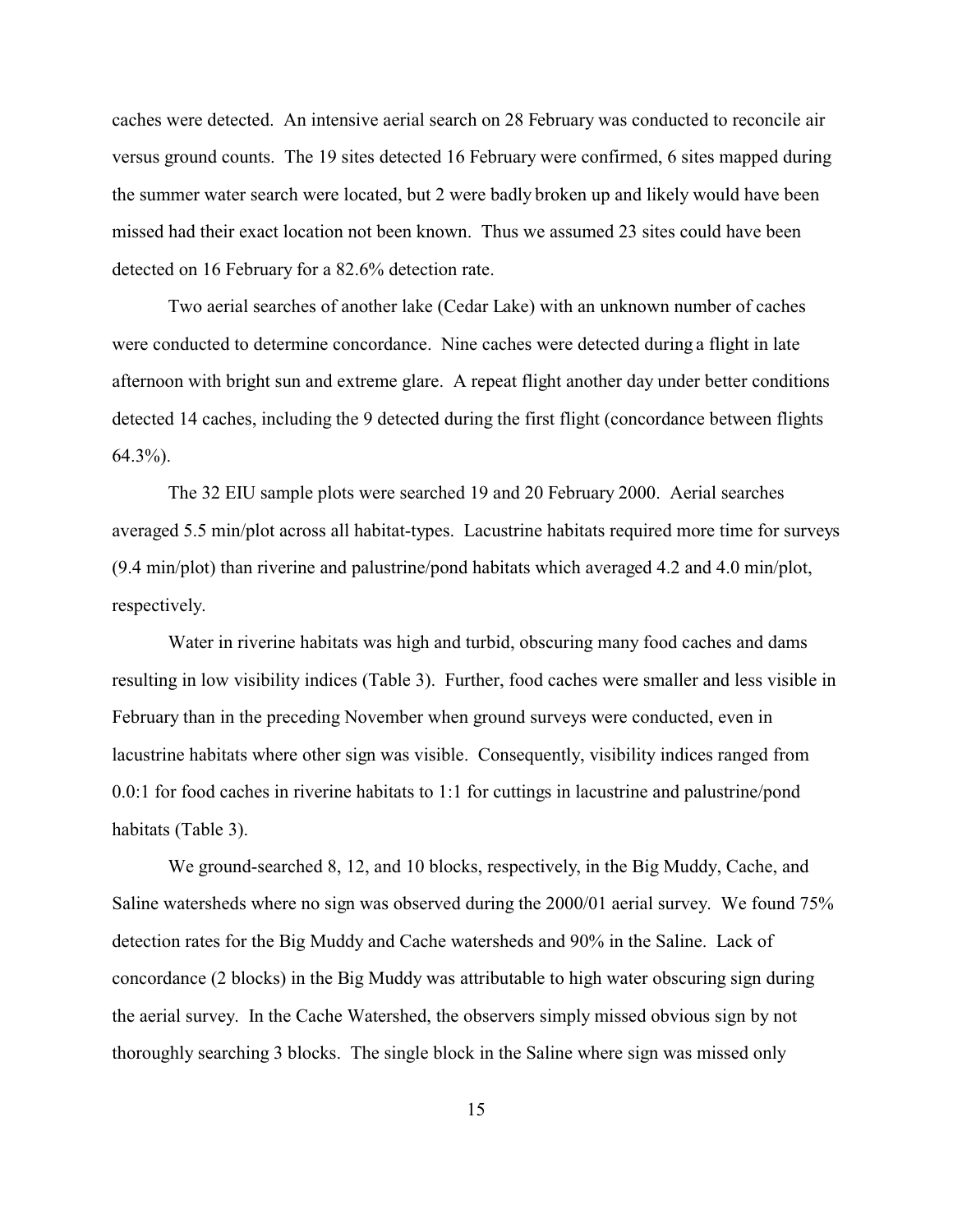|                 | Type of Sign |             |                  |             |  |  |  |
|-----------------|--------------|-------------|------------------|-------------|--|--|--|
| Habitat-type    | Cuttings     | Lodges      | Food caches      | Dams        |  |  |  |
| Riverine        | 0.8:1(14/18) | 0.3:1(3/11) | $0.0:1$ $(0/11)$ | 0.1:1(1/10) |  |  |  |
| Lacustrine      | 1:1 $(8/8)$  | 0.9:1(7/8)  | 0.6:1(5/8)       | na          |  |  |  |
| Palustrine/Pond | 1:1 $(6/6)$  | 0.7:1(7/10) | $0.0:1$ $(0/2)$  | na          |  |  |  |

Table 3. Visibility indices for beaver sign in 3 habitat-types based on the ratio of sign observed during helicopter surveys (Feb 2000) to sign observed during intensive ground surveys (Nov 1999).

\_\_\_\_\_\_\_\_\_\_\_\_\_\_\_\_\_\_\_\_\_\_\_\_\_\_\_\_\_\_\_\_\_\_\_\_\_\_\_\_\_\_\_\_\_\_\_\_\_\_\_\_\_\_\_\_\_\_\_\_\_\_\_\_\_\_\_\_\_\_\_\_\_\_\_\_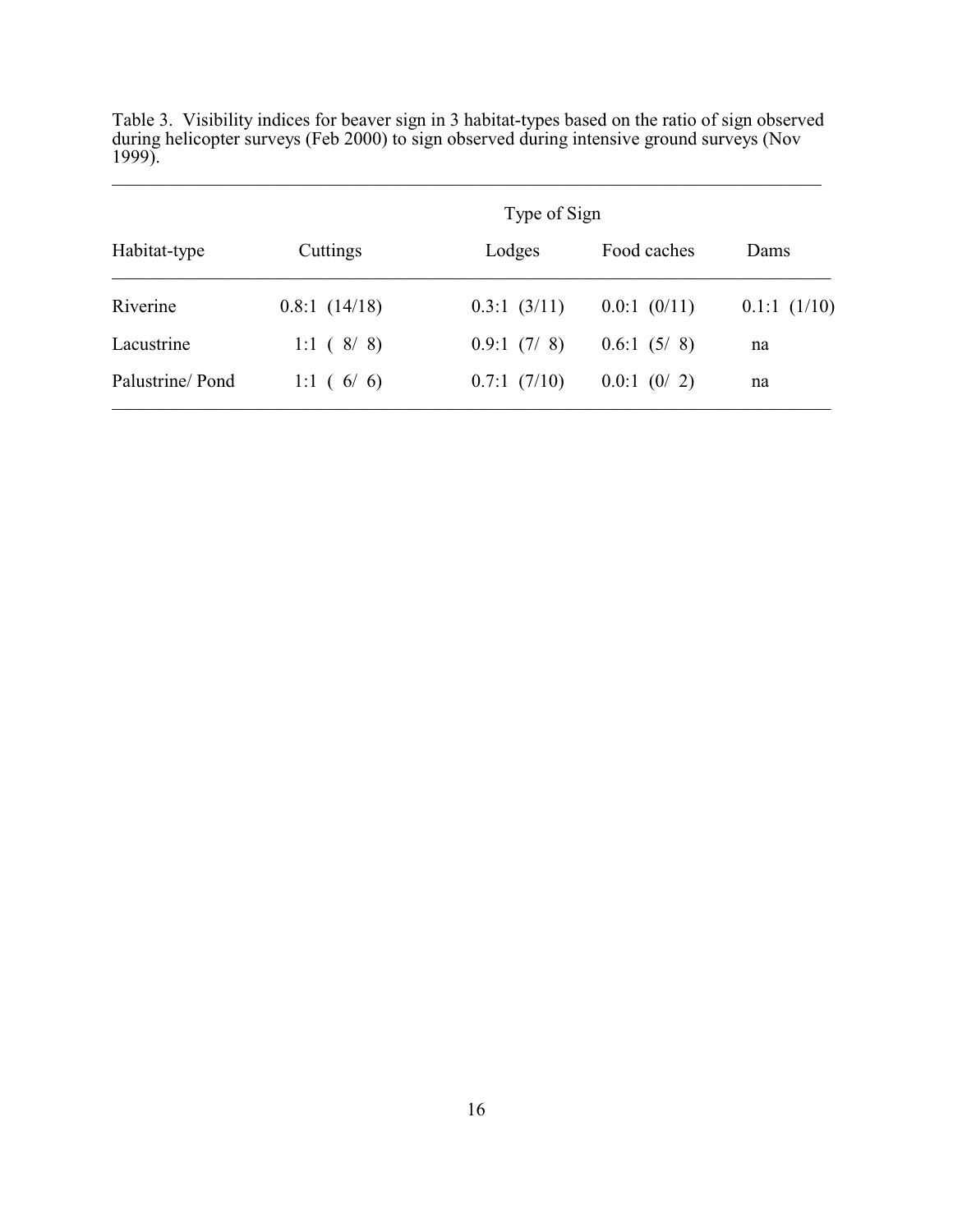contained a few cuttings in a creek that would have been difficult to detect from the air; a nearby cache/lodge (outside the sample block) was noted.

### **Bridge Survey**

The Furbearer Sign Survey used 33 sample points within the watersheds considered in the aerial survey; 27 (81.8%) had beaver present. In contrast, 45.3 % of aerial survey blocks were occupied. However, 4 bridge survey locations were >16 km (3 >20 km) from any aerial survey block making comparisons meaningless. Nineteen (65.5%) of the remaining 29 bridge survey locations closer to an aerial survey block had the same occupancy status. Four of the 10 locations with different occupancy status were in different local drainages. Aerial surveys of the remaining 6 were at the headwaters, or on a tributary feeding the water body sampled by the bridge survey. In the case of 10 bridge survey points that were <5 km from an aerial survey sample block, 8 had the same occupancy status in both surveys. In the 2 samples lacking concordance, there was less water present in 2 aerial survey blocks lacking sign than in the nearest bridge survey location with beaver present.

### **Road Survey**

Beaver sign was present in 6 of 111 (5.4%) ponds surveyed. All of the ponds occupied by beavers had woody or brushy banks which provided winter food supplies. Most unoccupied ponds surveyed were surrounded by grassy shores and lacked woody shoreline vegetation.

### **DISCUSSION**

### **Bridge and Road Surveys**

The differences we found between results of the bridge surveys and the aerial surveys were not surprising given the purpose and design of the bridge surveys. Bluett (1999) noted that beaver were so common in Illinois that data on presence/absence derived from bridge surveys might not be sensitive to changes in abundance within a desired level of precision. We concur based on our findings. The bridge surveys provide a reliable index of distribution, and perhaps offer more sensitive detection of minimal sign (tracks and small cuttings) than aerial surveys;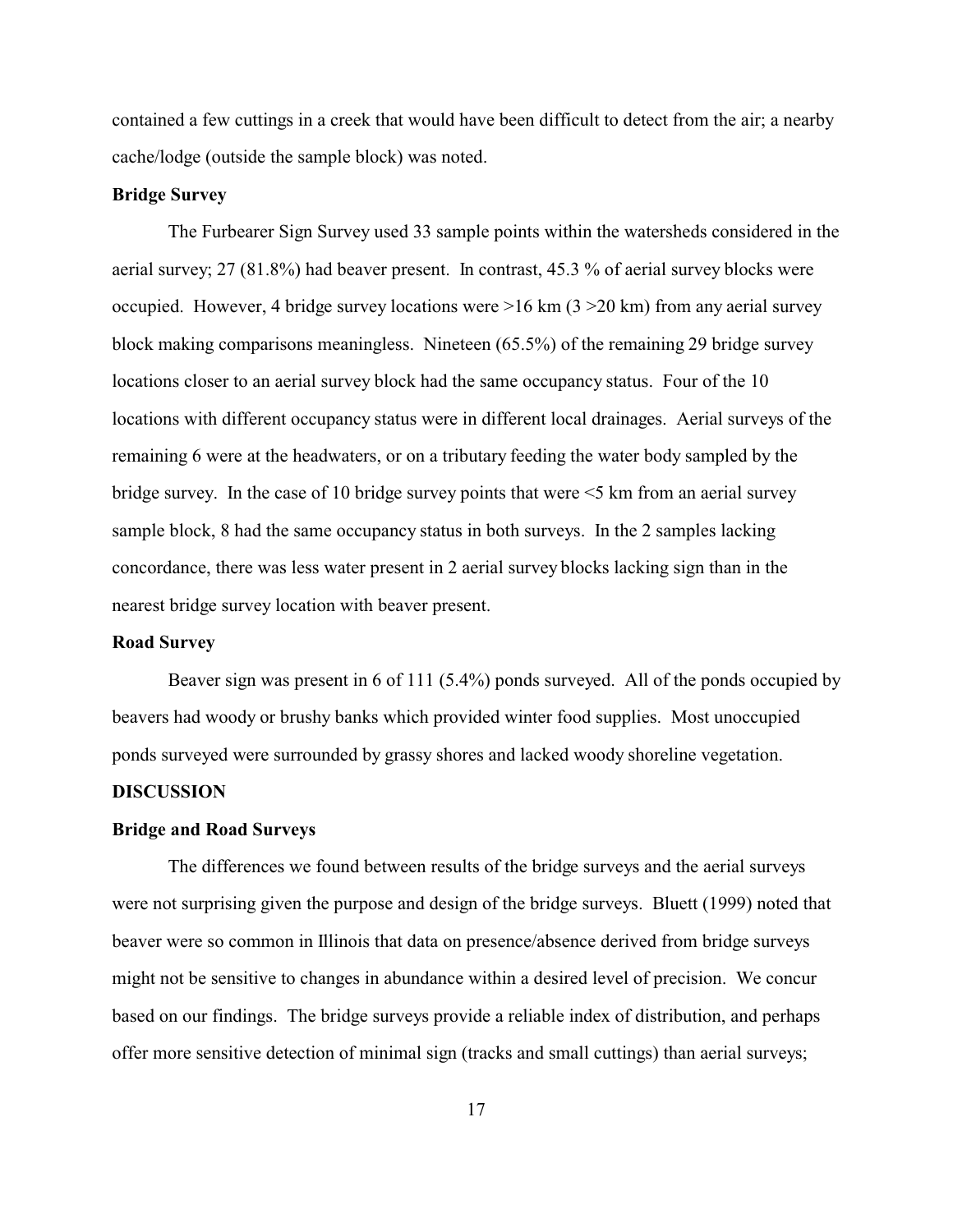however, they offer no means to obtain estimates of density per unit area of different habitat types.

The road survey was only useful to detect beaver occupancy of small bodies of water entirely visible from a road. Low occupancy rate (5.4%) of the ponds/borrow pits in the area searched limit utility of the technique. Aerial search of Interstate highways 57 and 24 south of Benton, Illinois detected 3 of 30 (10%) of ponds/borrow pits occupied. The combined sample (9 of 141) provides a useful estimate (6.4%) of occupancy of a specific habitat-type. However, whether these small bodies of water are inhabited by solitary animals or families is uncertain. Also, they offer limited habitat and thus are not useful for tracking population trends.

### **Aerial Surveys**

The utility of aircraft to survey wildlife was noted by resource managers early in the history of our profession and the technique has been applied to surveys of numerous species in varied habitats. For beaver, most aerial surveys are planned after leaf fall and prior to freeze-up (Novak 1987); in Wisconsin, surveys are conducted between 25 October and 15 November (Kohn and Ashbrenner 1995) and surveys for beaver in Ohio occur during a similar period (Dyer 1999). This time period is preferred because visibility is good, fresh cuttings are more evident, and new food caches (under construction or complete) can be more readily distinguished from old caches.

We conducted our surveys over a much wider time frame (late Nov to mid Mar) because of weather constraints (flight conditions, high water, and ice) and helicopter availability. We recognize this led to reduced survey efficiency as described in results, and juvenile dispersal (post Feb) could introduce a bias. Nevertheless, logistic constraints are a reality and we believe aerial surveys for beaver can be effective throughout the leaf-off period so long as they are not flown during periods of ice cover or when rainfall events lead to streams overflowing their banks. Further, flight and environmental conditions should be noted for each survey and limitations in visibility and detection recognized.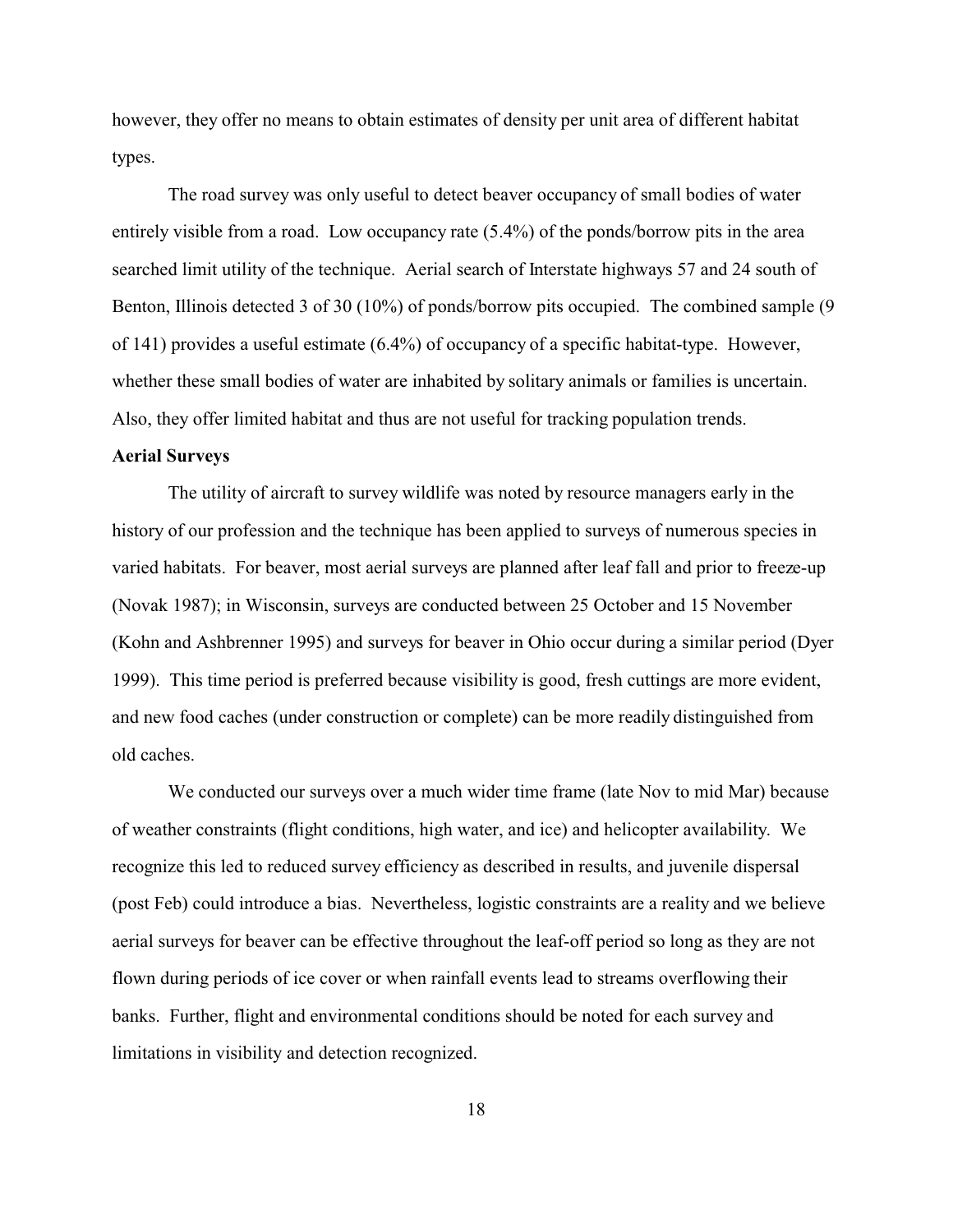The efficiency of aerial surveys is measured by detection which is a product of a number of important variables. Novak (1987) noted this as varying efficiency and summarized published outcomes ranging from poor results (not specified) to detection rates >90%. We achieved comparable high detection rates in some habitats under good survey conditions (see Table 3) with overall detection rates (survey blocks and large lakes) of 82-90% except for 75% sign detection rates in 2 watersheds that were caused by either high water or observer error. We expect that a trained flight crew operating under optimum flight and environmental conditions should be expected to detect ~90% of sign during aerial surveys for beaver in our region.

Greater detection rates of sign suggesting presence of a colony are constrained by the behavioral ecology of beaver inhabiting our region. In our region bank dens are more common than lodges, and food caches are not constructed by many colonies living in riverine habitats where fluctuating water levels and fast currents preclude cache construction (or break up caches by early to mid-winter). Thus our aerial surveys use a zone of fresh cuttings (750 m apart from another zone) as an indicator of colony presence whereas surveys in more northern regions rely on more visible lodges/caches as the measure of colony presence. Nevertheless, we concluded that our aerial surveys for beaver were efficient and more effective than alternative approaches to monitor beaver abundance in Illinois.

### **JOB 1.2. STATEWIDE BEAVER POPULATION TRENDS**

Objective: To recommend methods and sampling strategies adequate for detecting a 20% change in the statewide population.

### **INTRODUCTION**

The results of Job 1.1 led to the conclusion that an aerial survey would be the most effective tool to sample the statewide beaver population with adequate precision to detect a 20% population change. We began with the premise that watersheds were a useful population management unit as proposed by Bluett (1995). Thus we placed some emphasis on design of a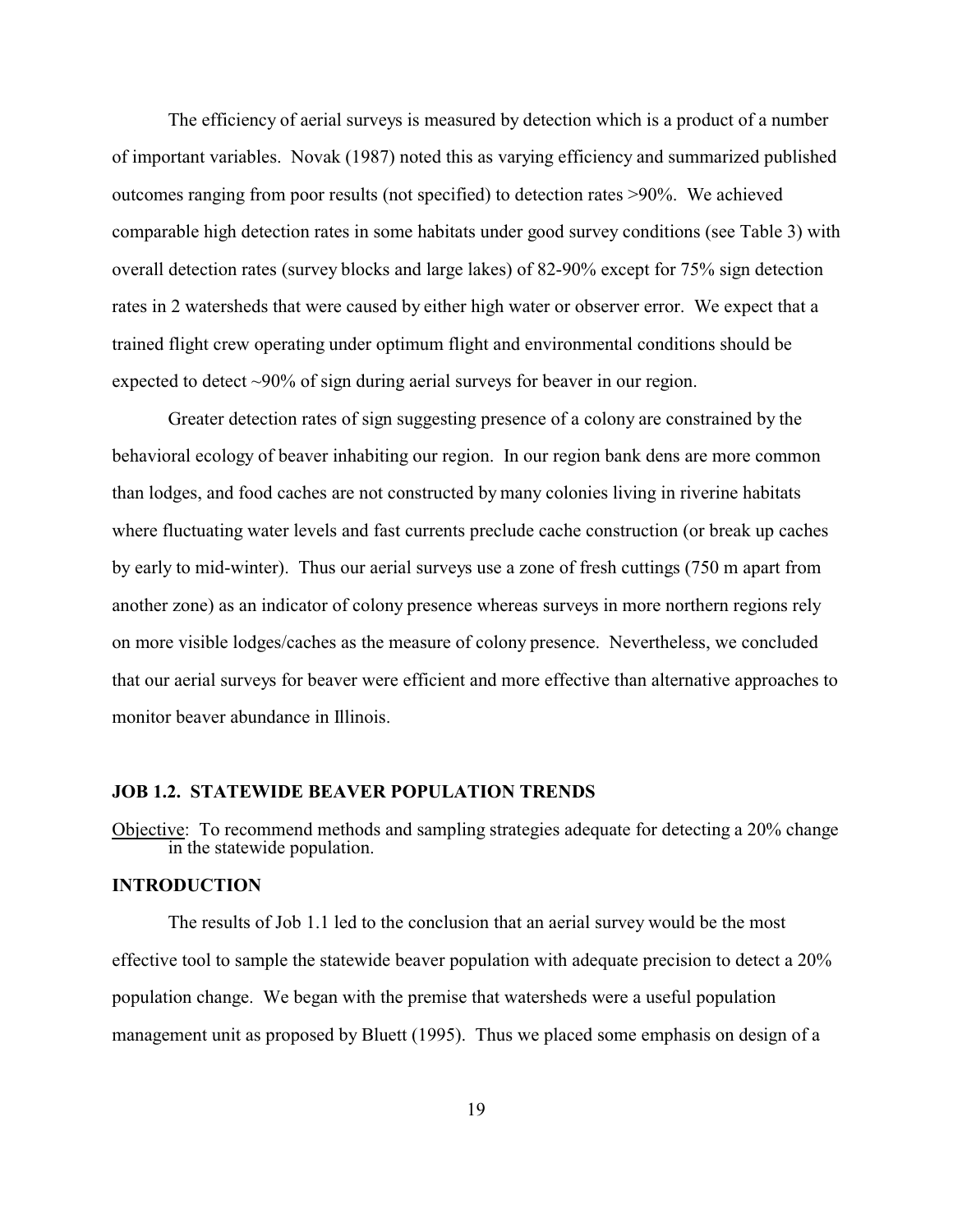valid sampling scheme based on watersheds assuming there would be value in ability to compare populations among watersheds, and detect changes within watersheds over years.

Adverse weather conditions and limited helicopter availability precluded obtaining the measures of precision we originally planned, but we evaluated sign detection (see Job 1.1) and obtained useful measures of variance between watersheds and years which enabled us to accomplish the objective of this job.

The discussion and recommendations that follow are based on the findings described previously and a review of pertinent literature. We paid special attention to strategies and sampling designs employed by biologists in other Midwestern states to monitor their beaver populations.

### **DISCUSSION AND RECOMMENDATIONS**

### **Midwestern State Beaver Surveys**

Longley and Moyle (1963) described pioneering attempts to census beavers in Minnesota. In 1941, townships ( $n = 64$ ) were used as the sampling unit to census about 7% of the optimum beaver range in the state; 2 of these townships were censused using aircraft. Although ground checks revealed inaccuracies in the aerial counts, the efficiency of aerial counts was apparent, and after 1946 all beaver censuses were made from aircraft. After 1957, stream and ditch systems became the sampling unit and predetermined routes in certain watersheds were flown to derive a count of active colonies per 160 km (100 mi) of stream. Counts along waterways ranged from 9-155 colonies/100 mi stream; the average of 13 routes was 35.6/100 mi. Excluding outliers, a median of 26 active colonies/100 mi (1/6.2 km or 0.16/km) was considered representative. In this northern portion of the midwest, lodges/food caches were a visible and reliable measure of colony presence. However, this sampling technique did not provide a measure of variance that could predict the standard error of a population estimate.

Wisconsin biologists (Kohn and Ashbrenner 1995) described a helicopter survey conducted between 25 October and 15 November (leaf-off to snow cover) in 1992 that produced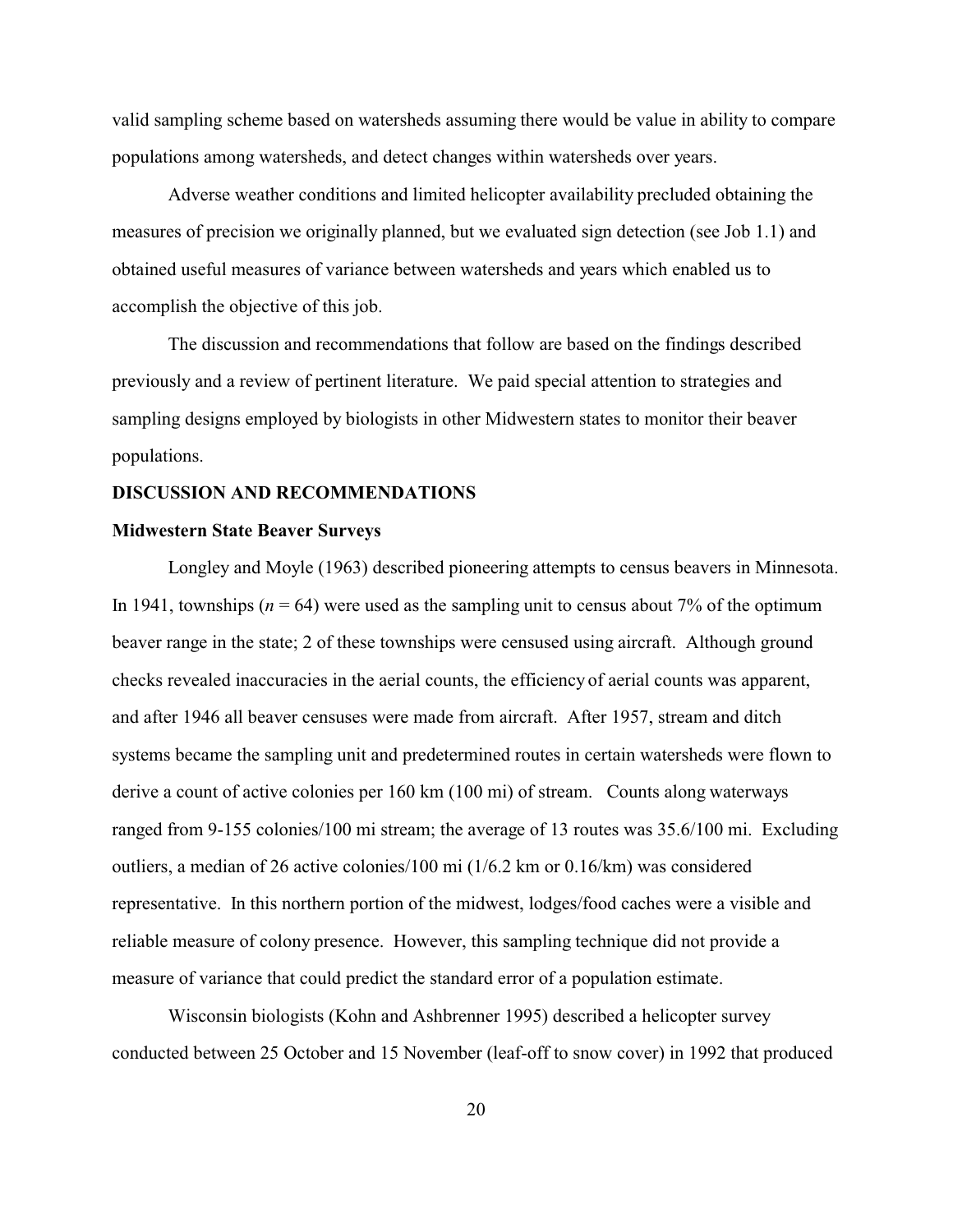a population estimate +21% (reported as 2 SE). Trial surveys were used to determine the number of blocks necessary to obtain population estimates within  $+20\%$ . Active beaver colonies were located in randomly selected  $4-6$  mi<sup>2</sup> blocks. A survey of 35 blocks ( $174$  mi<sup>2</sup>) in 1990 produced an estimate of  $\pm 32\%$ . The 1992 survey used 88 random blocks (475 mi<sup>2</sup>) to achieve the desired precision. They used Payne's (1981) estimate of 81% detection and an average colony size of 5.5 to develop population estimates from the number of active colonies counted in the blocks.

A helicopter survey technique for beaver in Ohio detected a  $+20\%$  population change (Dyer 1999). Topographic maps of eastern Ohio were stratified by potential to support beaver. Twenty-four quadrangles were randomly drawn; 10 in the high stratum, 10 in the moderate, and 4 in the low. Two in the low stratum were later dropped because of development-associated habitat loss. A 5-minute sample area  $(26.4 \text{ mi}^2)$  in each quadrangle was searched for both active and inactive beaver food caches and colonies. Loran C and GPS were used to establish locations of sample areas, transect, and sign; a moving map display with plotter was used to ensure plot coverage and colony locations. In 1999, the survey detected an average of 9.05 active colonies/plot (2-10.2) yielding an average density of 0.34/mi<sup>2</sup>. They used an expansion factor of 5 beaver/colony to extend statewide colony estimates to a population estimate.

### **Illinois Aerial Survey Results**

Using the sampling design, criteria, and survey techniques described in Job 1.1, we surveyed 8 southern Illinois watersheds November 2000-March 2001 (Table 1). We recorded number of sign in the categories of cache/lodge, dam, and "other" in each sample block according to habitat class, and estimated density based on the area of that habitat in the sample unit (Table 4). The density estimated multiplied by the area (km of stream or ha of other habitats) of habitat in the entire watershed yielded a colony estimate for each watershed (Table 5) excluding lakes >100 ha.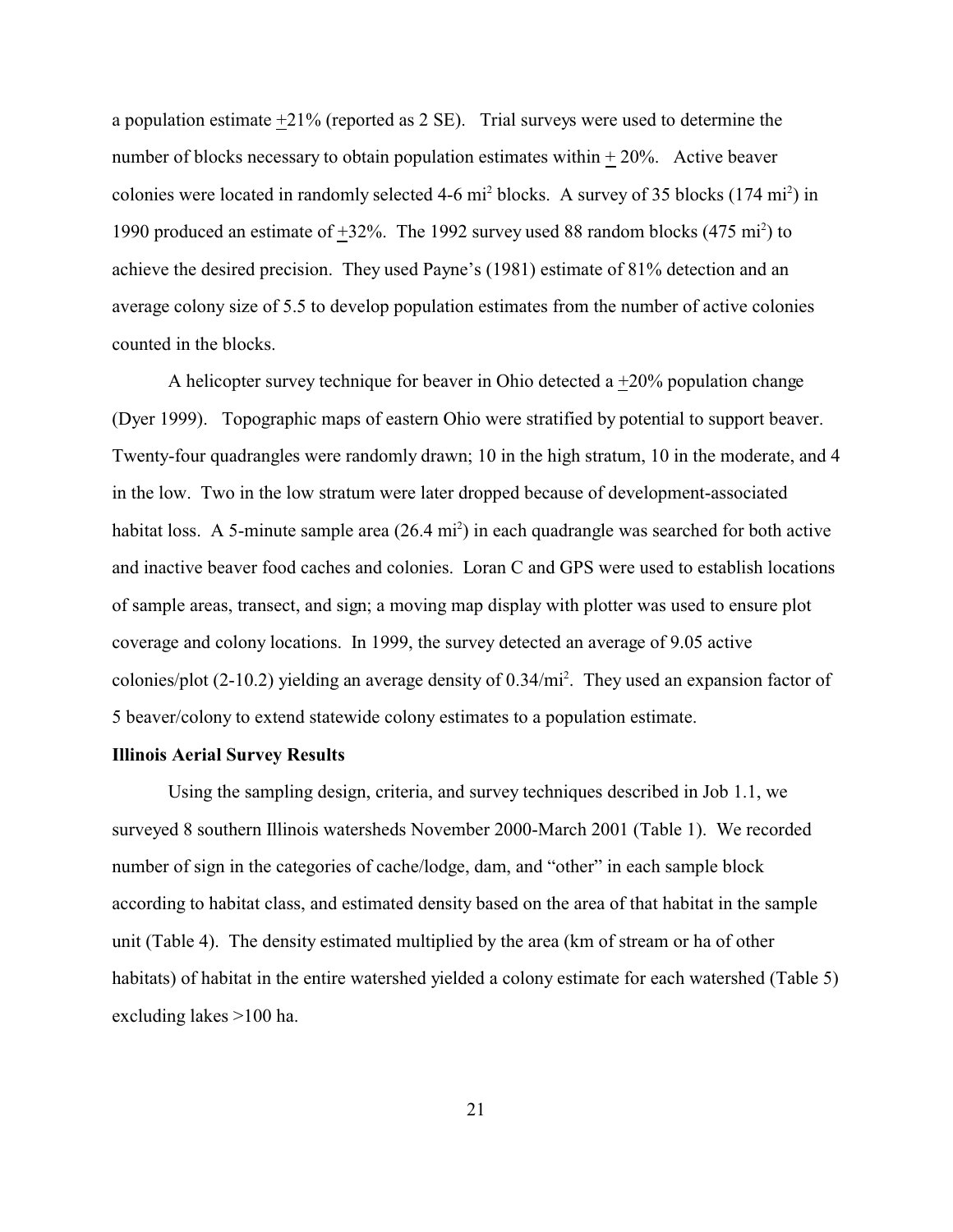| Watershed<br>sign                                        |                                                        | <b>Streams</b><br>Number Density <sup>a</sup> | $\leq$ 10 ha<br>Number Density                                                                  | Lacustrine                                        | $10-100$ ha<br>Number Density    | Palustrine<br>Number Density           |                                  |  |
|----------------------------------------------------------|--------------------------------------------------------|-----------------------------------------------|-------------------------------------------------------------------------------------------------|---------------------------------------------------|----------------------------------|----------------------------------------|----------------------------------|--|
| <b>Bay Creek</b><br>Cache/lodge<br>Dam<br>Other<br>Total | $\overline{2}$<br>$\frac{12}{15}$                      | 0.033<br>0.066<br>0.396<br>0.495              |                                                                                                 |                                                   |                                  |                                        |                                  |  |
| <b>Big Muddy</b><br>Cache/lodge<br>Dam<br>Other<br>Total | $\mathbf{1}$<br>$\mathfrak{Z}$<br>6<br>$1\overline{0}$ | 0.041<br>0.124<br>$\frac{0.249}{0.414}$       | 11<br>0.094<br>0.000<br>$\boldsymbol{0}$<br>$\frac{9}{20}$<br>0.074<br>0.168                    | 9<br>$\mathbf{1}$<br>$\frac{7}{17}$               | 0.077<br>0.009<br>0.060<br>0.146 |                                        |                                  |  |
| Cache<br>Cache/lodge<br>Dam<br>Other<br>Total            | 3<br>$\overline{4}$<br>$\frac{9}{16}$                  | 0.113<br>0.150<br>0.338<br>0.601              |                                                                                                 |                                                   |                                  | $\boldsymbol{0}$<br>0<br>$\frac{1}{1}$ | 0.000<br>0.000<br>0.013<br>0.013 |  |
| Embarras<br>Cache/lodge<br>Dam<br>Other<br>Total         | $\overline{2}$<br>$\overline{3}$<br>$\frac{7}{12}$     | 0.060<br>0.090<br>0.210<br>0.360              | 0.648<br>$\overline{\mathcal{A}}$<br>$\boldsymbol{0}$<br>0.000<br>$rac{3}{7}$<br>0.020<br>0.668 | $\mathbf{1}$<br>$\boldsymbol{0}$<br>$\frac{0}{1}$ | 0.052<br>0.000<br>0.000<br>0.052 |                                        |                                  |  |
| Kaskaskia<br>Cache/lodge<br>Dam<br>Other<br>Total        | 1<br>$\boldsymbol{0}$<br>$\frac{4}{5}$                 | 0.025<br>0.000<br>0.098<br>0.123              | 0.000<br>0<br>$\boldsymbol{0}$<br>0.000<br>$\frac{2}{2}$<br>0.161<br>0.161                      | $\mathbf{1}$<br>$\boldsymbol{0}$<br>$\frac{0}{1}$ | 0.024<br>0.000<br>0.000<br>0.024 |                                        |                                  |  |

Table 4. Number and density of beaver sign (cache/lodge, dam, other) detected during a helicopter aerial survey of 8 watersheds in southern Illinois, November 2000-March 2001. Blank spaces indicate no sign observed.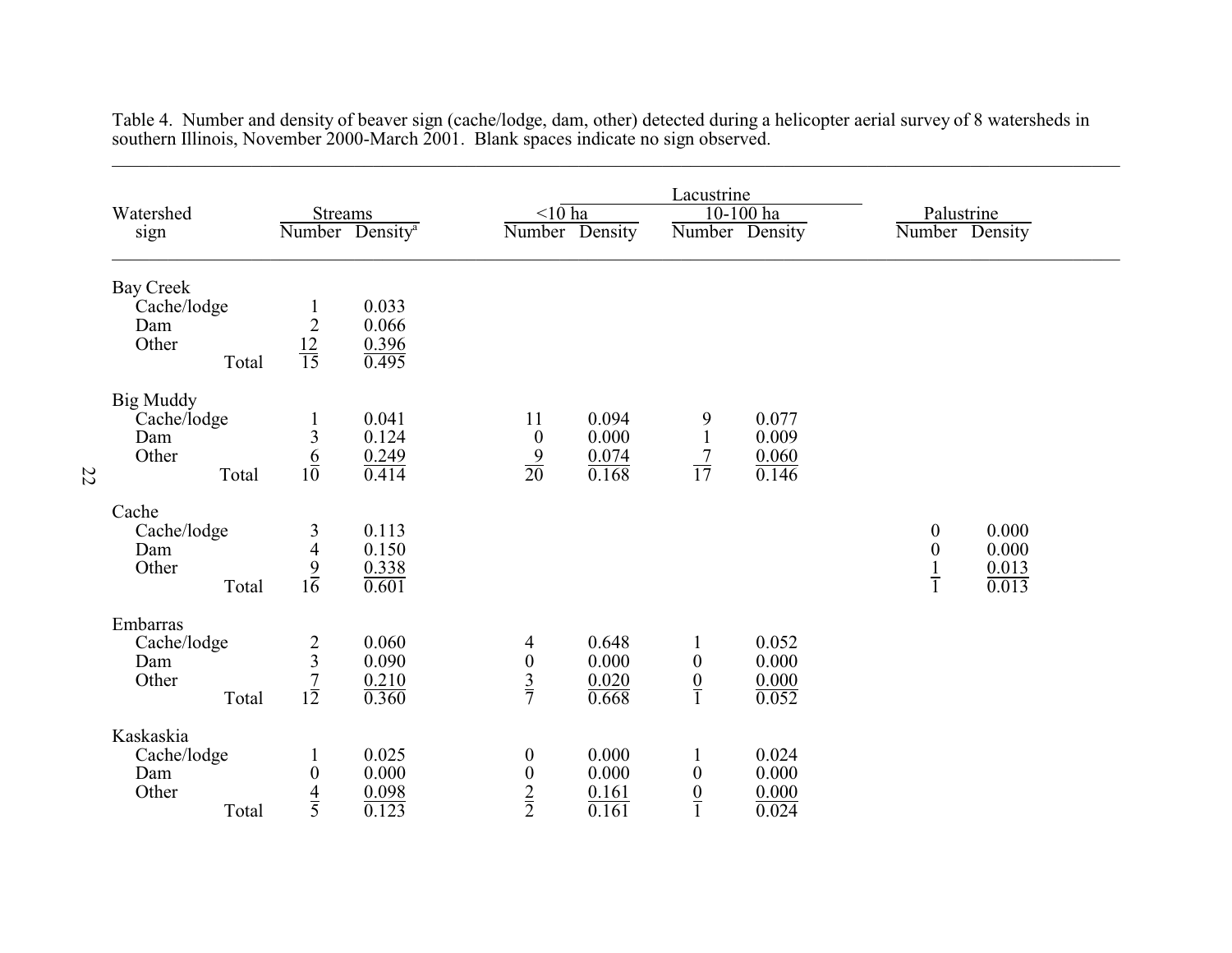Table 4. Continued.

23

|               |                  |                             |                  |                | Lacustrine       |             |                |  |
|---------------|------------------|-----------------------------|------------------|----------------|------------------|-------------|----------------|--|
| Watershed     | <b>Streams</b>   |                             | $<$ 10 ha        |                |                  | $10-100$ ha | Palustrine     |  |
| sign          |                  | Number Density <sup>a</sup> |                  | Number Density | Number Density   |             | Number Density |  |
| Little Wabash |                  |                             |                  |                |                  |             |                |  |
| Cache/lodge   |                  | 0.027                       |                  |                | $\boldsymbol{0}$ | 0.000       |                |  |
| Dam           | $\boldsymbol{0}$ | 0.000                       |                  |                | $\boldsymbol{0}$ | 0.000       |                |  |
| Other         |                  | 0.082                       |                  |                |                  | 0.084       |                |  |
| Total         | $rac{3}{4}$      | 0.109                       |                  |                | $rac{2}{2}$      | 0.084       |                |  |
| Saline        |                  |                             |                  |                |                  |             |                |  |
| Cache/lodge   | 3                | 0.084                       |                  |                | $\boldsymbol{0}$ | 0.000       |                |  |
| Dam           |                  | 0.028                       |                  |                | $\overline{0}$   | 0.000       |                |  |
| Other         |                  | 0.279                       |                  |                |                  | 0.094       |                |  |
| Total         | $\frac{10}{14}$  | 0.391                       |                  |                | $\frac{1}{1}$    | 0.094       |                |  |
| Vermilion     |                  |                             |                  |                |                  |             |                |  |
| Cache/lodge   | 6                | 0.154                       |                  | 0.249          |                  |             |                |  |
| Dam           | 9                | 0.231                       | $\boldsymbol{0}$ | 0.000          |                  |             |                |  |
| Other         |                  | 0.154                       | $\frac{0}{1}$    | 0.000          |                  |             |                |  |
| Total         | $rac{6}{21}$     | 0.539                       |                  | 0.249          |                  |             |                |  |

\_\_\_\_\_\_\_\_\_\_\_\_\_\_\_\_\_\_\_\_\_\_\_\_\_\_\_\_\_\_\_\_\_\_\_\_\_\_\_\_\_\_\_\_\_\_\_\_\_\_\_\_\_\_\_\_\_\_\_\_\_\_\_\_\_\_\_\_\_\_\_\_\_\_\_\_\_\_\_\_\_\_\_\_\_\_\_\_\_\_\_\_\_\_\_\_\_\_\_\_\_\_\_\_\_\_\_\_

a Density of streams is number/km, density of other habitats is number/ha.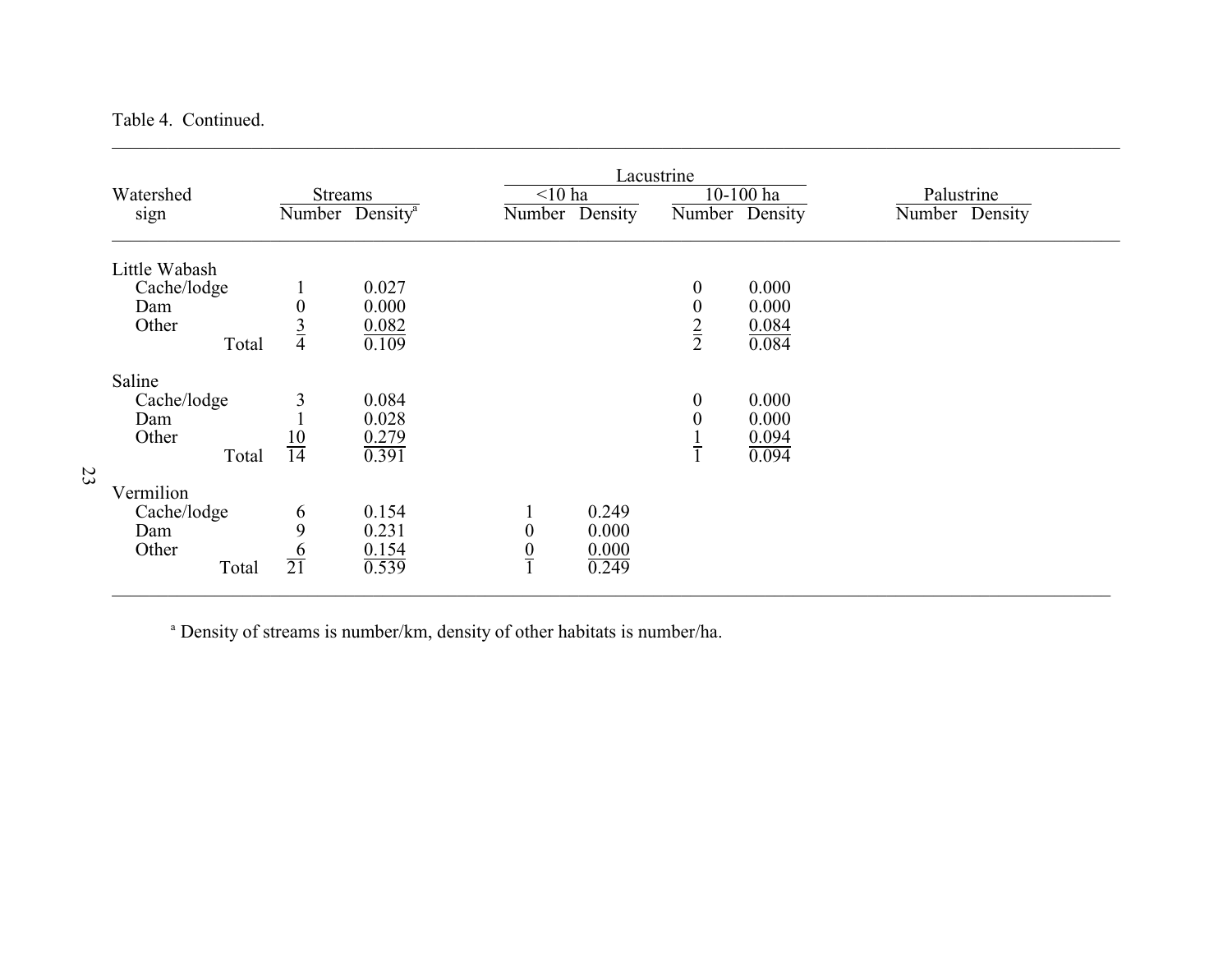| Replication    |                  | Streams (Colonies/km)<br>All Sign | Cuttings | Lacustrine (Colonies/ha)<br>$<$ 10 ha | 10-100 ha |
|----------------|------------------|-----------------------------------|----------|---------------------------------------|-----------|
| $\mathbf{1}$   |                  | 0.373                             | 0.249    | 0.145                                 | 0.069     |
| $\overline{2}$ |                  | 0.414                             | 0.249    | 0.168                                 | 0.146     |
| 3              |                  | 0.580                             | 0.290    | 0.101                                 | 0.120     |
|                | $Mean =$         | 0.456                             | 0.263    | 0.138                                 | 0.112     |
|                | <b>SD</b><br>$=$ | 0.089                             | 0.019    | 0.034                                 | 0.039     |

Table 5. Beaver colony density estimates for the Big Muddy Watershed derived from observed beaver sign during 3 replicate aerial surveys, March 2000, March 2001, and December 2001.

\_\_\_\_\_\_\_\_\_\_\_\_\_\_\_\_\_\_\_\_\_\_\_\_\_\_\_\_\_\_\_\_\_\_\_\_\_\_\_\_\_\_\_\_\_\_\_\_\_\_\_\_\_\_\_\_\_\_\_\_\_\_\_\_\_\_\_\_\_\_\_\_\_\_\_\_\_\_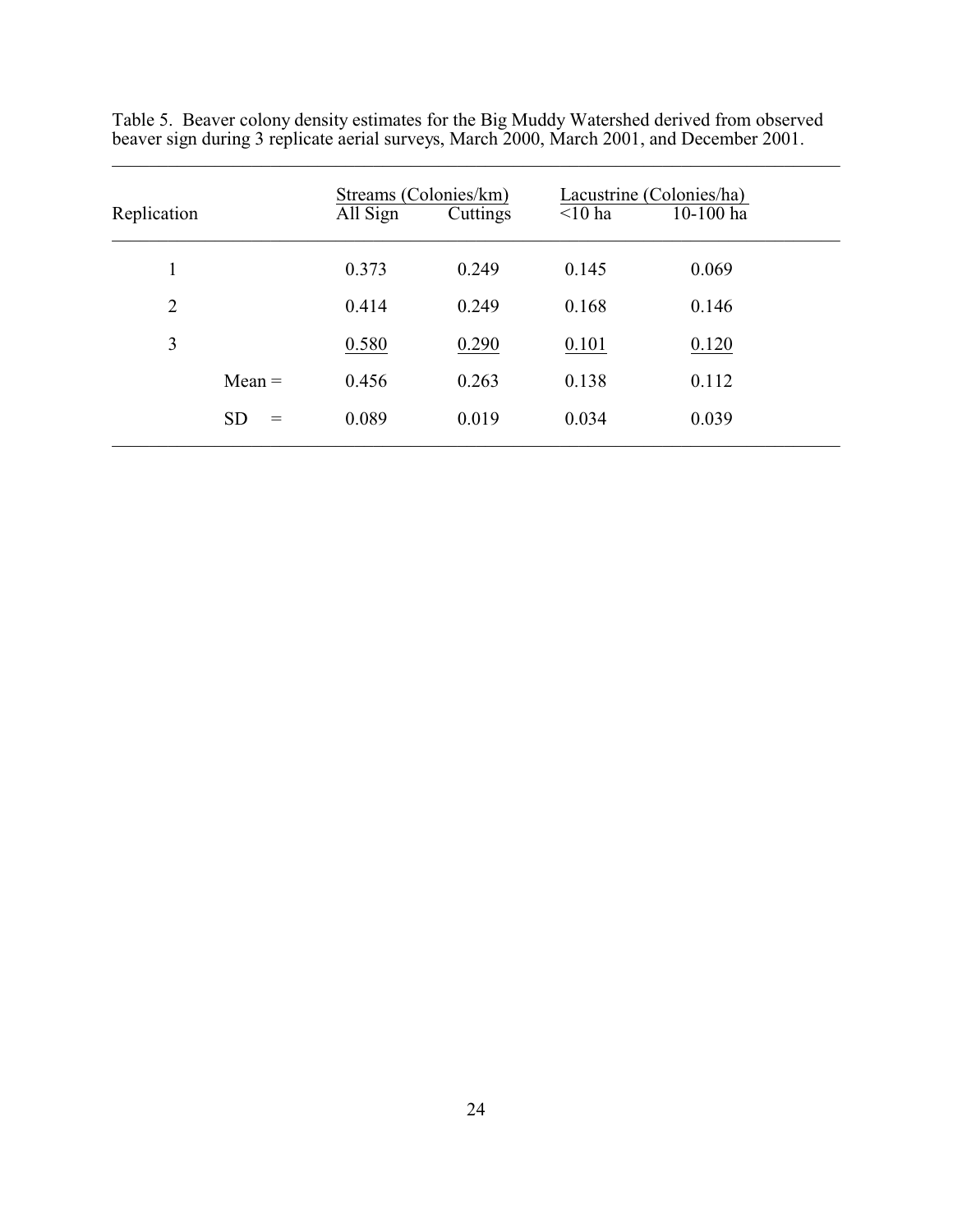We did 3 survey replicates of the Big Muddy Watershed to estimate sampling error to assess the aerial survey design. Sign observed in streams (colonies/km) was less variable over the 3 replications than was sign in lacustrine habitats (Table 5). Although cuttings was the least variable category of sign, we believe that variability of all sign observed in stream habitats offers the best estimate of survey precision.

We recognize that beaver sign observed in sample blocks are both temporally and spatially autocorrelated. Therefore, a post-hoc time series analysis that accounts for autocorrelation is the most appropriate statistical approach. However, as a preliminary assessment appropriate for adaptive management, we believe it is useful to predict precision of our estimate of number of colonies using the standard error of the replicate mean. Further, because there is no reason to expect that variability would differ among watersheds, we believe data from our replicate surveys of the Big Muddy Watershed can be extended to estimate the standard error of the entire survey. Given these assumptions, the survey was capable of detecting a population change of +10.3% at the 95% confidence level.

### **Recommendations**

- Aerial survey should be adopted as the standard tool to detect change in regional beaver populations. Population Management Units proposed by Bluett (1995) offer a useful and ecologically valid framework for monitoring and change detection.
- The sampling design for an aerial survey of beaver appeared to have excellent precision  $(2 \text{ SE} = 0.103)$  that met the target goal of ability to detect a 20% population change. However, the estimate of precision is based on a single watershed and the assumption that the variance measured from repetitive sampling in that watershed is representative of all should be tested.
- Once validated with additional testing, the entire survey should be conducted once every 3 years. More frequent surveys should be conducted of any PMU where biological reasoning or evidence suggests change >20% may have occurred or be underway.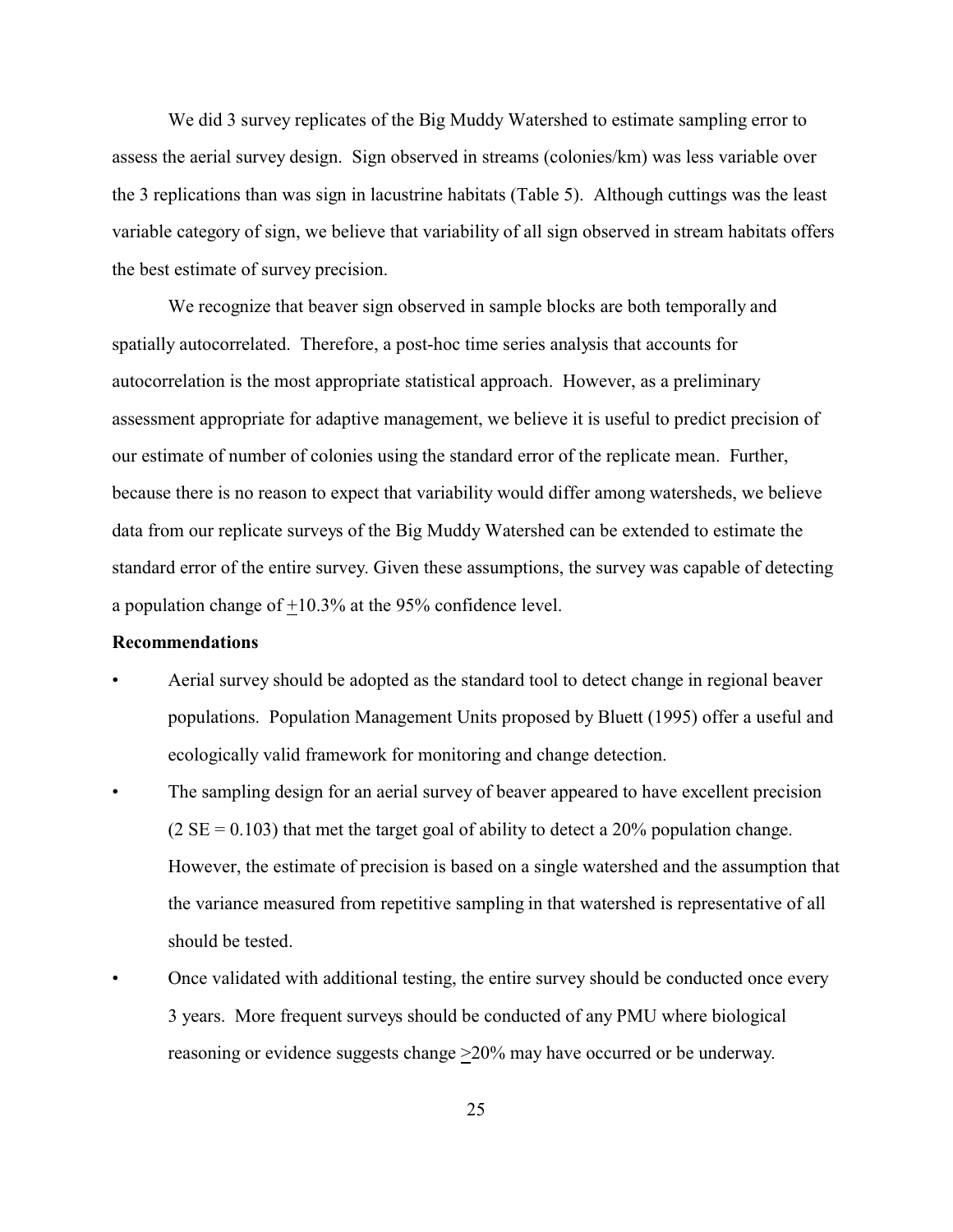- The aerial survey model proposed does not adequately sample lakes >100 ha. Pilot studies suggest it should be possible to improve the estimate of colonies/km shoreline of large lakes by characterizing suitability of shoreline habitat. This should be done so colonies in this habitat can be estimated with precision and included in colony estimates for each PMU. In the interim, data from 3 southern Illinois lakes provide crude estimates of upper (0.45/km) and lower (0.21/km) numbers of colonies. Alternatively, the mean  $(0.34) + 0.14$  (2 SE) of the number of colonies/km shoreline can be used on an interim basis to estimate colony abundance for all lakes >100 ha.
- The proposed survey is not designed to estimate the number of beaver colonies associated with large river habitats. Independent sampling schemes should be developed to estimate number of colonies associated with the Mississippi, Ohio, and Wabash rivers in southern Illinois, and other large rivers if the survey is extended statewide.

### **JOB 1.3. REGIONAL RELATIVE ABUNDANCE**

Objective: To estimate and compare regional differences in relative abundance.

### **INTRODUCTION**

Our goal for this job was to use findings from Jobs 1.1 and 1.2 to estimate the number of colonies inhabiting stream and lacustrine (<100 ha in size) habitats in 8 southern Illinois watersheds that correspond to Bluett's (1995) PMUs. We applied results of surveys of 3 lakes >100 ha in the Big Muddy Watershed to develop more complete population estimates (that included lakes >100 ha) in the Big Muddy, Cache, and Saline watersheds (PMUs 15, 16, and 18, respectively).

We expected density estimates to differ between watersheds based on previously constructed models of these watersheds designed to evaluate potential otter habitat (Farrand 1997, Woolf 1997) and it was not our intent to characterize magnitude or cause of these expected differences. However, we compared density estimates of beaver colonies/km stream derived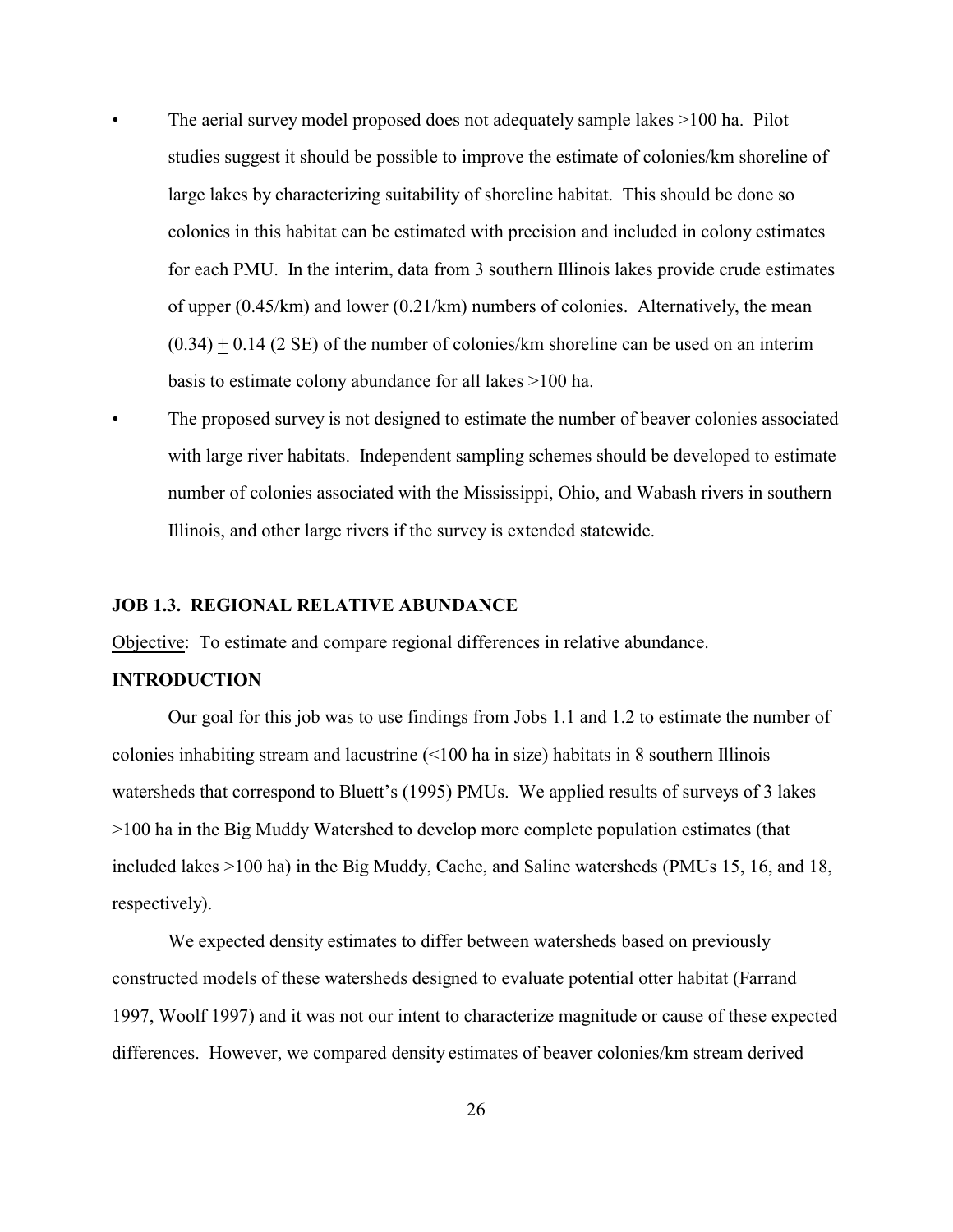from our aerial survey to otter model predictions to assess agreement and reliability of our estimates of regional differences in relative abundance.

### **RESULTS AND DISCUSSION**

### **Regional Relative Abundance**

The estimated number of beaver colonies in a watershed is a function of quantity and suitability (quality) of available habitat. Greatest variability was in stream habitats and that is reflected in the stream density estimates based on observed sign (Tables 4 and 6). The Cache, Vermilion, and Bay Creek watersheds had the highest estimated stream densities, but 2 other watersheds (Embarras and Big Muddy) had greater numbers of estimated colonies inhabiting streams than either Cache or Bay Creek; and Bay Creek had the lowest estimated number of colonies among the 8 watersheds surveyed (Table 6).

Stream habitats accounted for ~84% of the number of estimated colonies in all watersheds; only the Big Muddy had other habitats accounting for a greater proportion  $(\sim 35\%)$  of total estimated colonies. Therefore, we recommend that colonies/km stream be adopted as the most reliable measure of regional relative abundance

### **Contribution of Lakes >100 ha to Regional Beaver Abundance**

Large lakes (which we defined as >100 ha) were excluded from the watershed-based sampling scheme devised to estimate and compare regional abundance. First, the distribution of large lakes was restricted (none present in many watersheds) and not amenable to the aerial sampling scheme. For example, there were 9 such lakes in the Big Muddy Watershed, 2 in the Cache, and 1 in the Saline (Table 7) and our sample blocks only included small portions of 2 lakes in the Big Muddy and 1 in the Cache. Only 1 other large lake (in the Little Wabash) was included in the randomly selected aerial survey blocks. Further, our preliminary watercraft and aerial surveys (see Job 1.1) revealed greater than 2-fold differences in number of food caches/lodges/km shoreline among lakes (Table 2) and our observations revealed clumped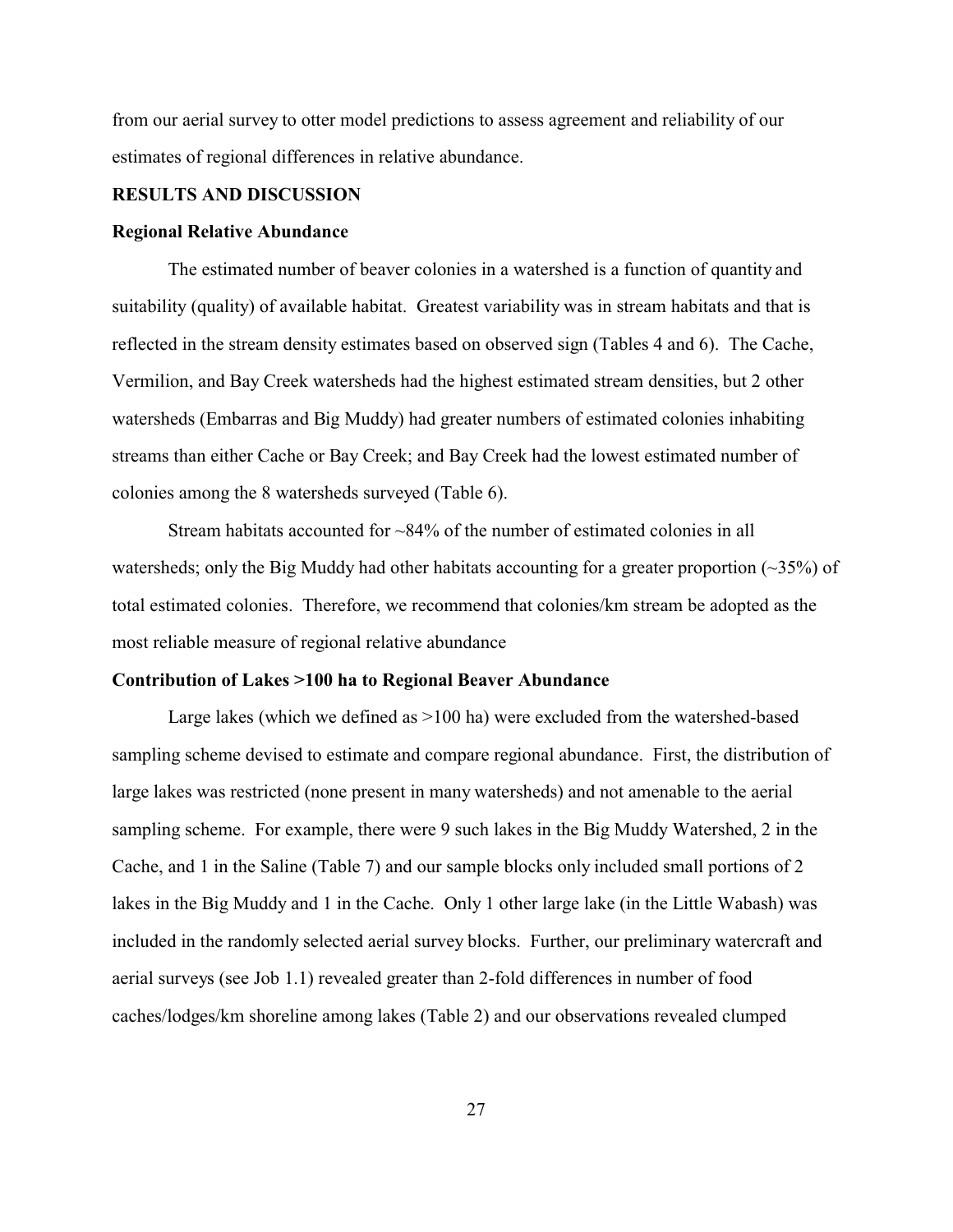| Watershed     | <b>Streams</b><br>Number/km | Number | Lacustrine $\leq 10$ ha<br>Number/ha | Number | Lacustrine 10-100 ha<br>Number/ha | Number | Palustrine-emergent<br>Number/ha | Number |
|---------------|-----------------------------|--------|--------------------------------------|--------|-----------------------------------|--------|----------------------------------|--------|
| Bay Creek     | 0.495                       | 359    |                                      |        |                                   |        |                                  |        |
| Big Muddy     | 0.414                       | 1,095  | 0.168                                | 115    | 0.146                             | 479    |                                  |        |
| Cache         | 0.601                       | 652    |                                      |        |                                   |        | 0.013                            | 17     |
| Embarras      | 0.360                       | 1,223  | 0.668                                | 121    | 0.092                             | 32     |                                  |        |
| Kaskaskia     | 0.123                       | 616    | 0.161                                | 105    | 0.024                             | 33     |                                  |        |
| Little Wabash | 0.109                       | 388    |                                      |        | 0.084                             | 61     |                                  |        |
| Saline        | 0.391                       | 411    |                                      |        | 0.094                             | 90     |                                  |        |
| Vermilion     | 0.539                       | 592    |                                      |        |                                   |        |                                  |        |
|               | <b>Total Colonies</b>       | 5,336  |                                      | 341    |                                   | 695    |                                  | 17     |

Table 6. Estimated number of beaver colonies in 8 southern Illinois watersheds calculated from density estimates derived from a helicopter aerial survey conducted 24 November 2000-19 March 2001. \_\_\_\_\_\_\_\_\_\_\_\_\_\_\_\_\_\_\_\_\_\_\_\_\_\_\_\_\_\_\_\_\_\_\_\_\_\_\_\_\_\_\_\_\_\_\_\_\_\_\_\_\_\_\_\_\_\_\_\_\_\_\_\_\_\_\_\_\_\_\_\_\_\_\_\_\_\_\_\_\_\_\_\_\_\_\_\_\_\_\_\_\_\_\_\_\_\_\_\_\_\_\_\_\_\_\_\_

28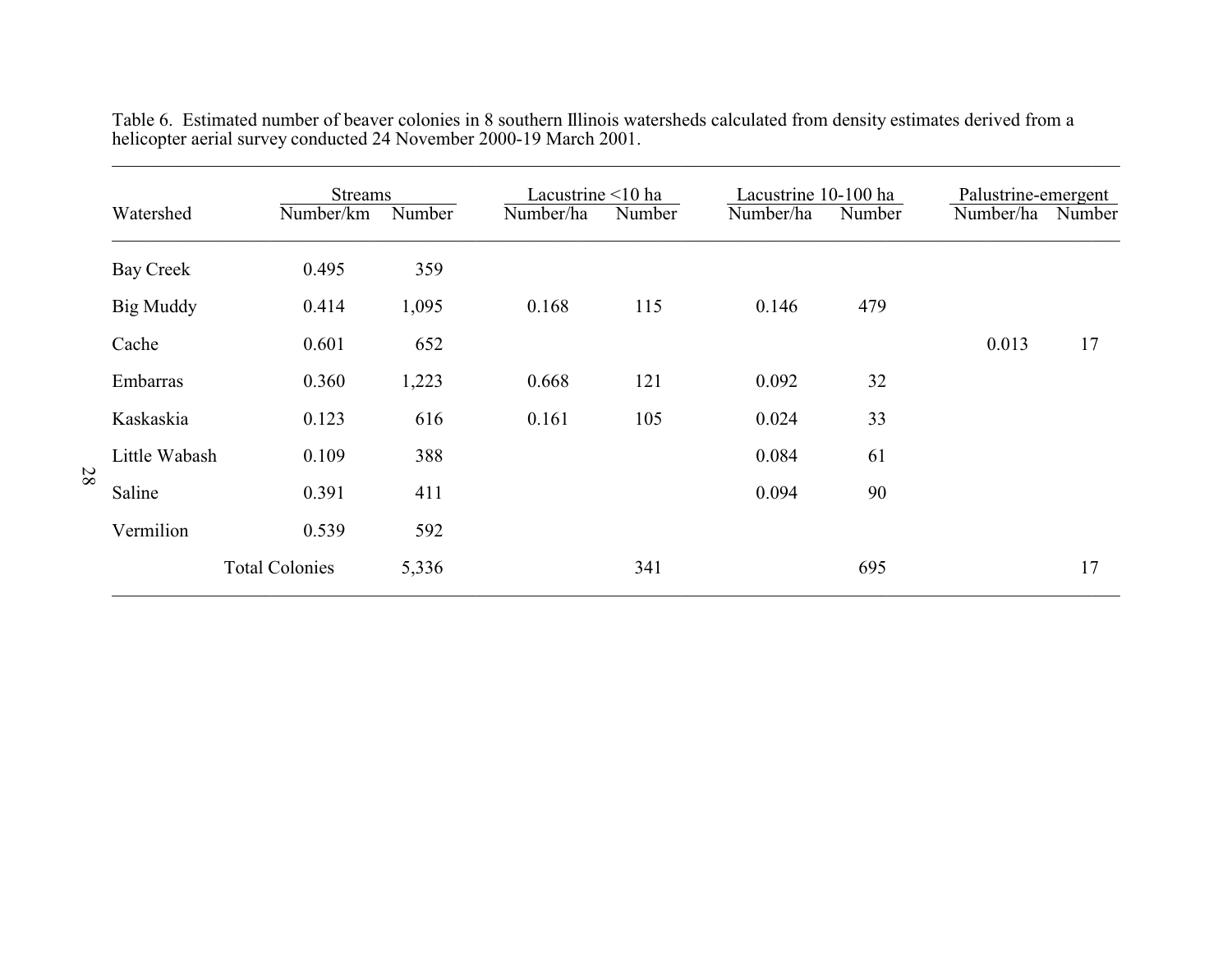| Watershed | Lake                     | Area (ha) | Perimeter (km)  | Estimated colonies <sup>a</sup> |
|-----------|--------------------------|-----------|-----------------|---------------------------------|
| Big Muddy | Campbell                 | 134       | 10              | 3.4                             |
|           | Cedar                    | 651       | 70              | 23.8                            |
|           | Crab Orchard             | 2,943     | 160             | 54.4                            |
|           | Devil's Kitchen          | 283       | 38              | 12.9                            |
|           | Kinkaid                  | 953       | 116             | 39.4                            |
|           | Little Grassy            | 367       | 40              | 13.6                            |
|           | Lyerle                   | 128       | 7               | 2.4                             |
|           | Rend                     | 8,238     | 271             | 92.1                            |
|           | <b>Washington County</b> | 112       | 23              | 7.8                             |
|           |                          |           | Watershed total | $249.8 + 34.7$<br>$=$           |
| Cache     | Horseshoe                | 266       | 26              | 8.8                             |
|           | Mermet                   | 167       | 11              | 3.7                             |
|           |                          |           | Watershed total | $12.5 + 1.7$<br>$=$             |
| Saline    | Lake of Egypt            | 842       | 99              | $33.7 + 4.7$<br>$=$             |

Table 7. Lakes >100 ha in 3 southern Illinois watersheds and their estimated number of beaver colonies based on mean  $(± 2 SE)$  colonies/km shoreline derived from pilot studies of 3 lakes.

\_\_\_\_\_\_\_\_\_\_\_\_\_\_\_\_\_\_\_\_\_\_\_\_\_\_\_\_\_\_\_\_\_\_\_\_\_\_\_\_\_\_\_\_\_\_\_\_\_\_\_\_\_\_\_\_\_\_\_\_\_\_\_\_\_\_\_\_\_\_\_\_\_\_\_\_\_\_

<sup>a</sup> Estimated number of colonies = km shoreline x (0.34); watershed total = mean  $\pm$  2 SE (0.139). Both mean and SE derived from Table 2.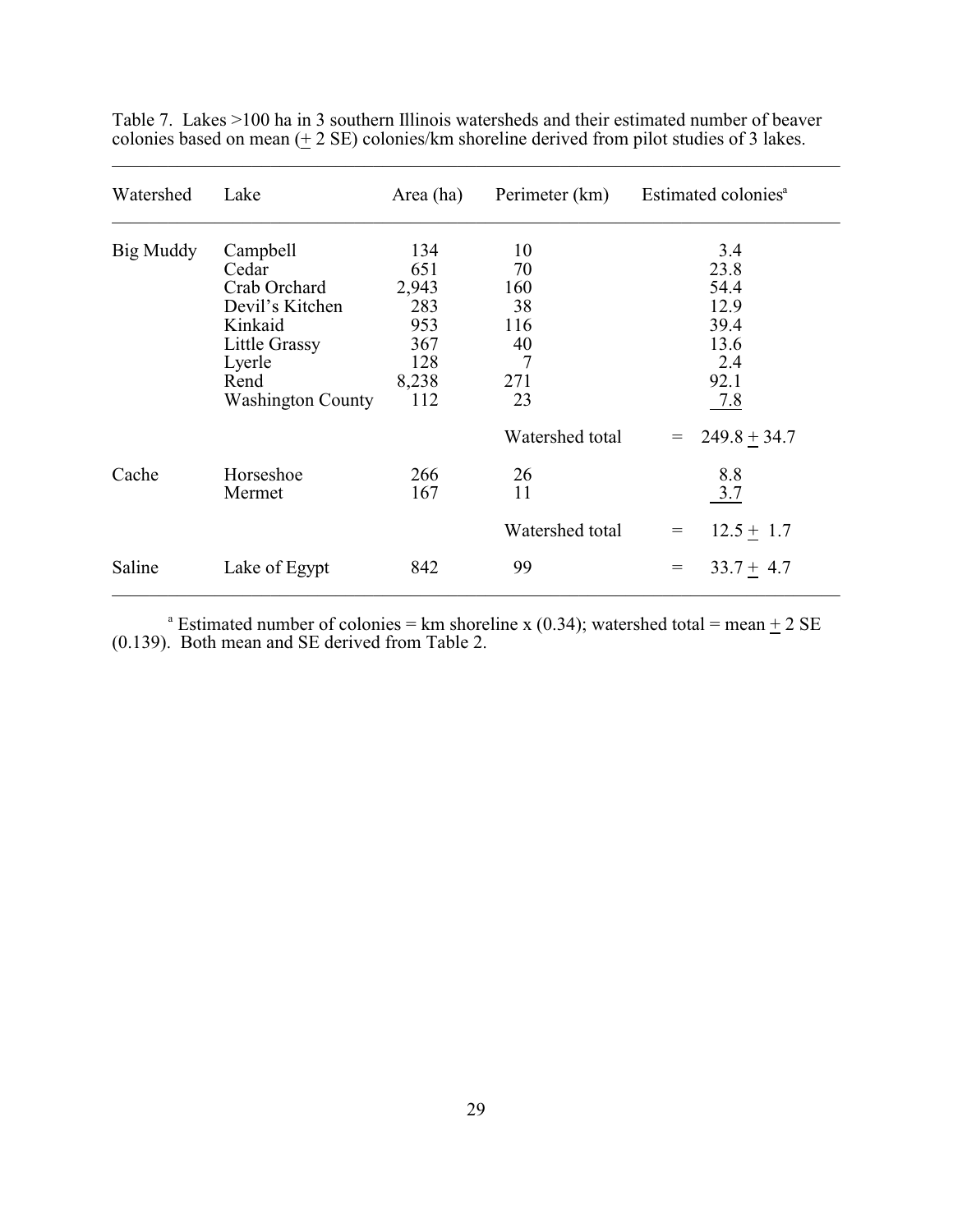distribution of sign based on physical and biotic features of individual lakes. We concluded that each lake would require a complete shoreline search (by air or watercraft) to reliably estimate beaver colonies inhabiting the lake.

Large lakes are important components of the total beaver population in many watersheds. Therefore, we used the mean +2 SE of the 3 lakes sampled in the Big Muddy Watershed (Table 2) to assess contribution of large lakes to the total estimated number of colonies in 3 watersheds (Table 7). Big Muddy Watershed ranked first overall in estimated number of colonies (1,689; Table 6); the additional  $250 + 35$  colonies estimated to be present in large lakes (Table 7) represented 14.8% of that estimate. In contrast, colonies associated with the 2 large lakes in the Cache Watershed represented  $\langle 2\%$  of the total present in other habitats. The estimated  $35 + 5$ colonies in Lake of Egypt represents about 7% of the total beaver population in the Saline Watershed excluding large lakes.

In summary, substantial numbers of beaver colonies are present in large lakes and should be considered in estimating PMU beaver populations. However, in our limited evaluation, they tended to account for <15% of the total number of colonies estimated to be present in other habitats. Also, addition of the estimated number of colonies associated with lakes >100 ha to totals estimated in other habitats would not change the rankings of relative abundance (Table 6). Nevertheless, to obtain the best possible population estimate, we recommend that representative lakes >100 ha be sampled (by watercraft or aerial survey) in each watershed to determine with reliability the number of colonies associated with such lakes in a given watershed. Representative lakes can then be selected for periodic survey to detect any population change.

### **Estimate of Population Abundance**

Extending estimates of colony abundance to population estimates requires multiplication by some estimate of average colony size and possibly incorporating a detection factor. In Wisconsin, a population estimate was derived by dividing observed colonies by a 0.81 observation rate and multiplying that number of colonies by 5.5 beaver/colony (Kohn and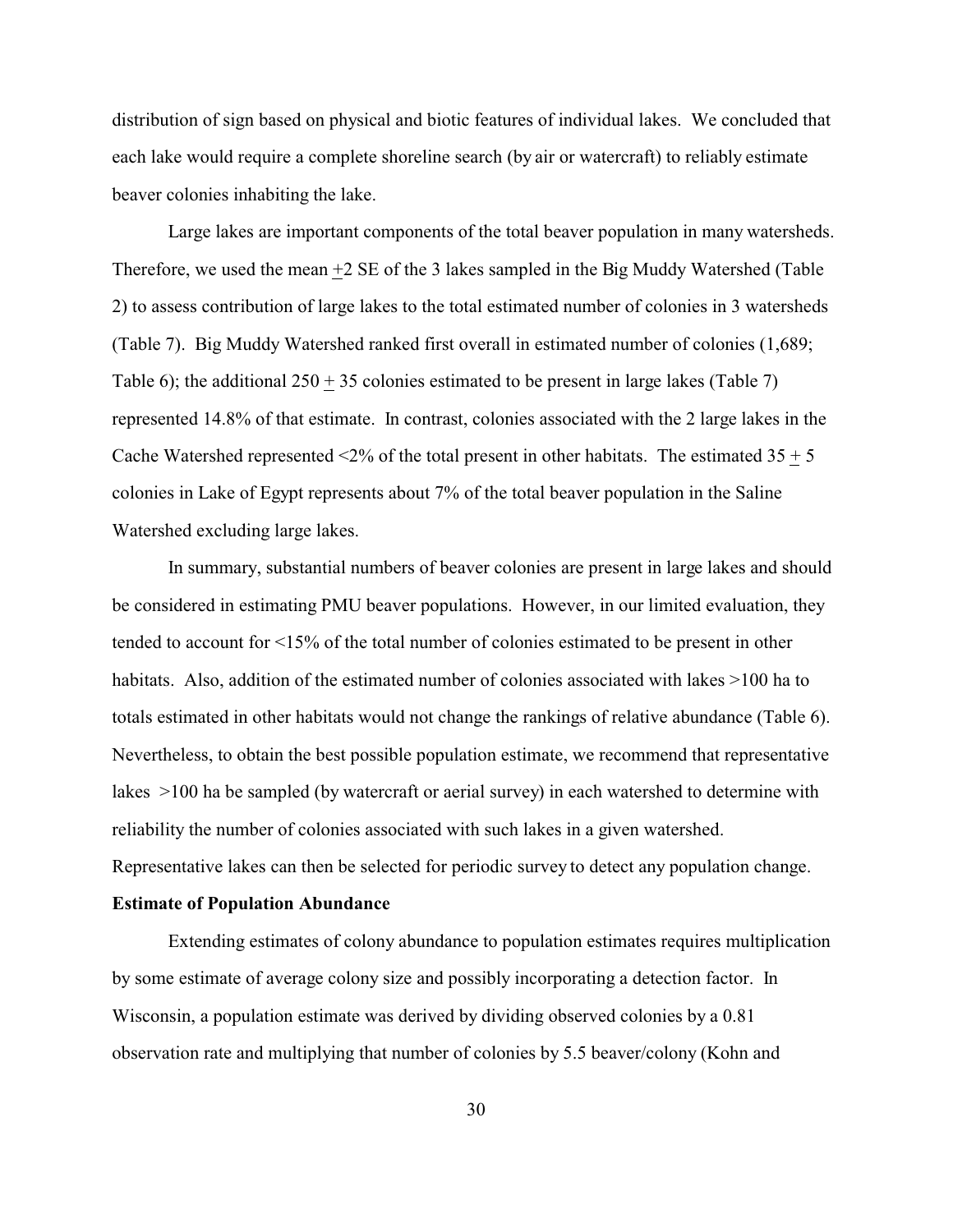Ashbrenner 1995). Ohio did not employ a colony detection correction factor and used 5 beaver/colony to derive a population estimate (Dyer 1999).

We estimate a detection rate for our survey of 0.80. McTaggart (2002) found an average colony size of 5.6 for 28 trapped out colonies in the Embarras and Vermilion watersheds. McTaggart's mean colony size is in the mid- to upper-range of reports from across North America (McTaggart 2002:38). However, complete removal of 8 colonies in the Big Muddy Watershed yielded an average of 3.9 beaver/colony, suggesting differences among Illinois watersheds. Lacking better data, we simply selected 5 beaver/colony to approximate colony size for the 8 watersheds sampled.

The estimated number of colonies inhabiting stream, lacustrine (<100 ha), and palustrineemergent habitats in the 8 watershed surveyed (Fig. 1) was  $6,389 + 657$  (2 SE) colonies (Table 6). Corrected for a detection factor, the mean colony estimate was  $6,389/0.80 = 7,986 + 821$ . This colony estimate multiplied by 5 beaver/colony yielded a conservative mean population estimate of 39,930 (range 35,825-44,035) beaver inhabiting the 8 southern Illinois watersheds surveyed. We consider this estimate conservative because our estimates of colonies inhabiting large lakes in 3 of the 8 watersheds surveyed (Table 7) are not included, nor are estimates of beaver inhabiting the Mississippi, Ohio, and Wabash rivers which border the southern Illinois watersheds we surveyed.

#### **Comparison of Watershed Rankings Determined by Aerial Survey and Otter Models**

Although not an objective of this project, our findings afforded opportunity to assess validity of previously reported rankings of 7 of the 8 (Vermilion excluded) watersheds based on models to predict habitat suitability for river otter (Woolf 1997). When developing the otter models, we had assumed that similar attributes defined habitat quality for both beavers and otters, and data supported that assumption (Schieler 1995). If this assumption was correct, and our models had validity, we hypothesized that watersheds ranked according to beaver abundance (colonies/km stream) would be similar to rankings from otter models (Woolf 1997). Indeed, this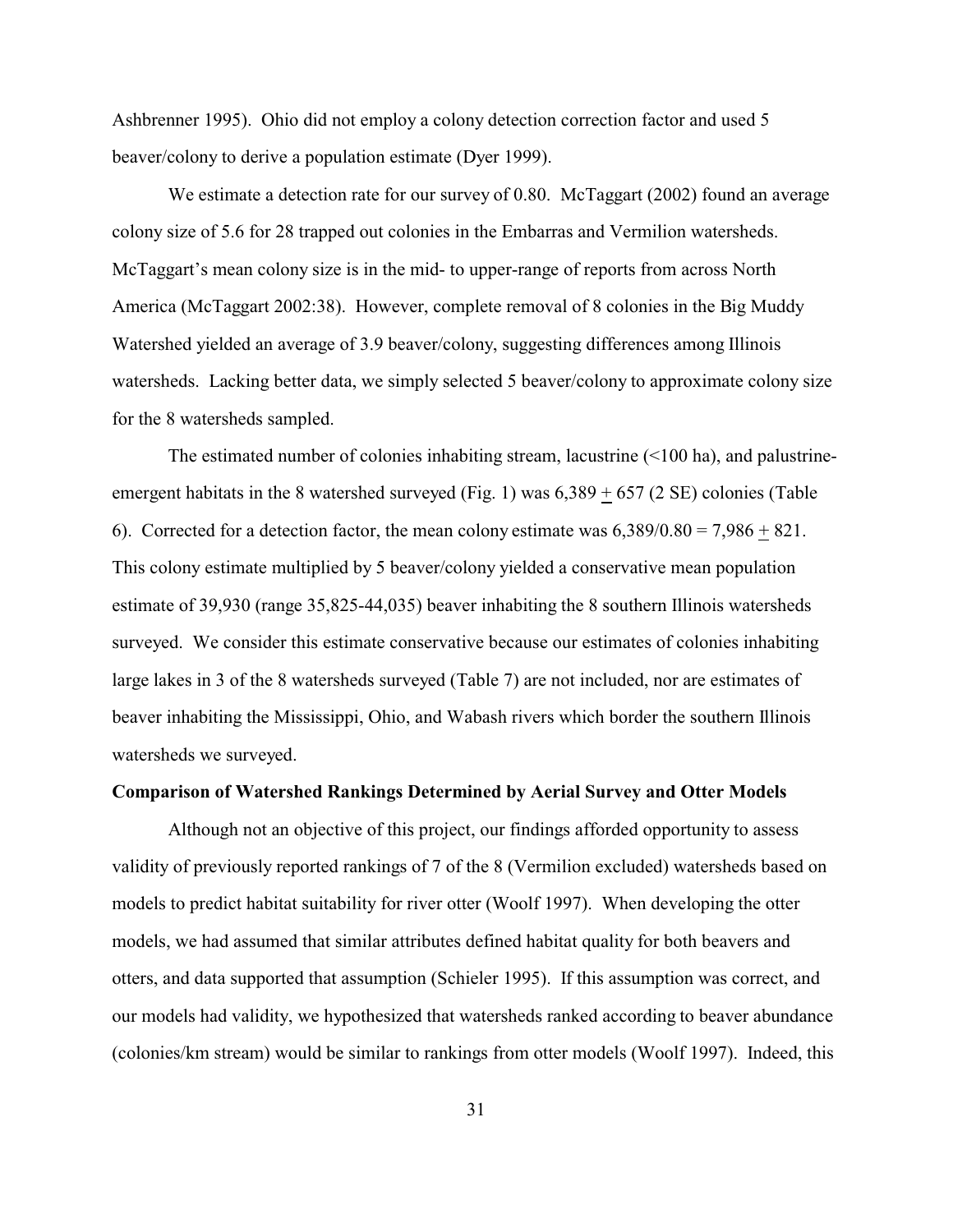was the case; the top 3 watersheds were similar in all comparisons, albeit rankings did not agree 100%. Further, the Saline Watershed ranked in the middle of all comparisons and the bottom grouping was similar (Table 8). These comparisons support our conclusions concerning both the otter habitat models and the aerial survey for beaver sign; both appear to offer valid tools for science-based management.

### **JOB 1.4. ANALYSIS AND REPORT**

Objective: To analyze data from Jobs 1.1-1.3 and prepare reports in a timely manner.

The objective of this job was accomplished by periodic meetings with R. Bluett, IDNR Program Manager, submission of annual performance reports, a thesis by McTaggart (2002) that is appended, and this final report. Data are archived to further support IDNR's goals of sciencebased management of beaver inhabiting PMUs.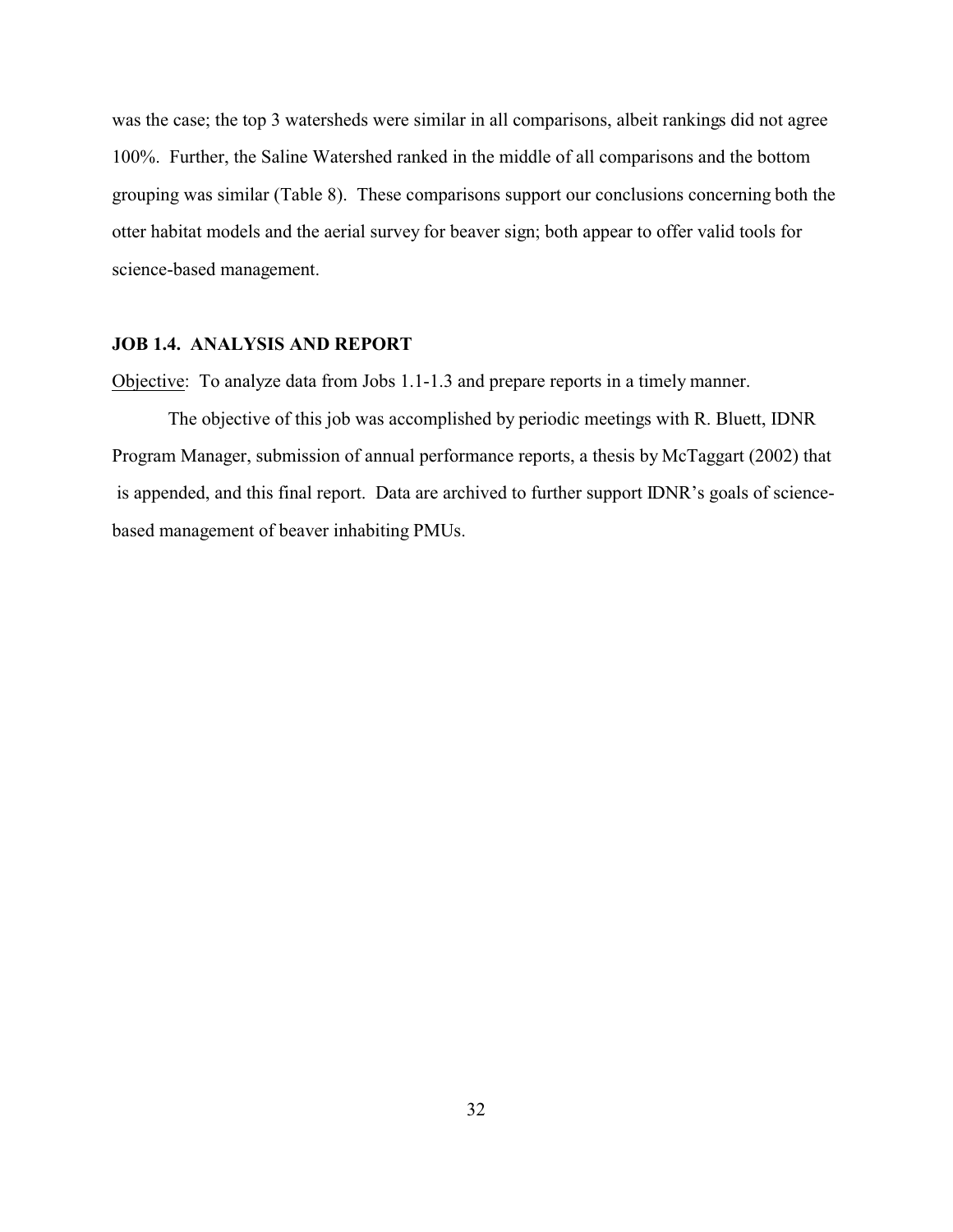| Watershed (PMU)    | Colonies/km stream | Average Rank Score <sup>a</sup> | HSI > 80 <sup>b</sup> |
|--------------------|--------------------|---------------------------------|-----------------------|
| Bay Creek (17)     | $\overline{2}$     |                                 | 2                     |
| Big Muddy $(15)$   | 3                  | $\overline{2}$                  | 1                     |
| Cache $(16)$       | 1                  | 3                               | 3                     |
| Embarras (20)      | 5                  | 7                               | 7                     |
| Kaskaskia (14)     | 6                  | 5                               | 5                     |
| Little Wabash (19) | 7                  | 6                               | 6                     |
| Saline $(18)$      | 4                  | $\overline{4}$                  | $\overline{4}$        |

Table 8. Watershed (PMU) rankings (colonies/km stream) derived from the November 2000- March 2001 aerial survey (excluding the Vermilion Watershed) compared to rankings of the watersheds from Woolf (1997).

\_\_\_\_\_\_\_\_\_\_\_\_\_\_\_\_\_\_\_\_\_\_\_\_\_\_\_\_\_\_\_\_\_\_\_\_\_\_\_\_\_\_\_\_\_\_\_\_\_\_\_\_\_\_\_\_\_\_\_\_\_\_\_\_\_\_\_\_\_\_\_\_\_\_\_\_\_\_

a Woolf (1997:144) b Woolf (1997:145)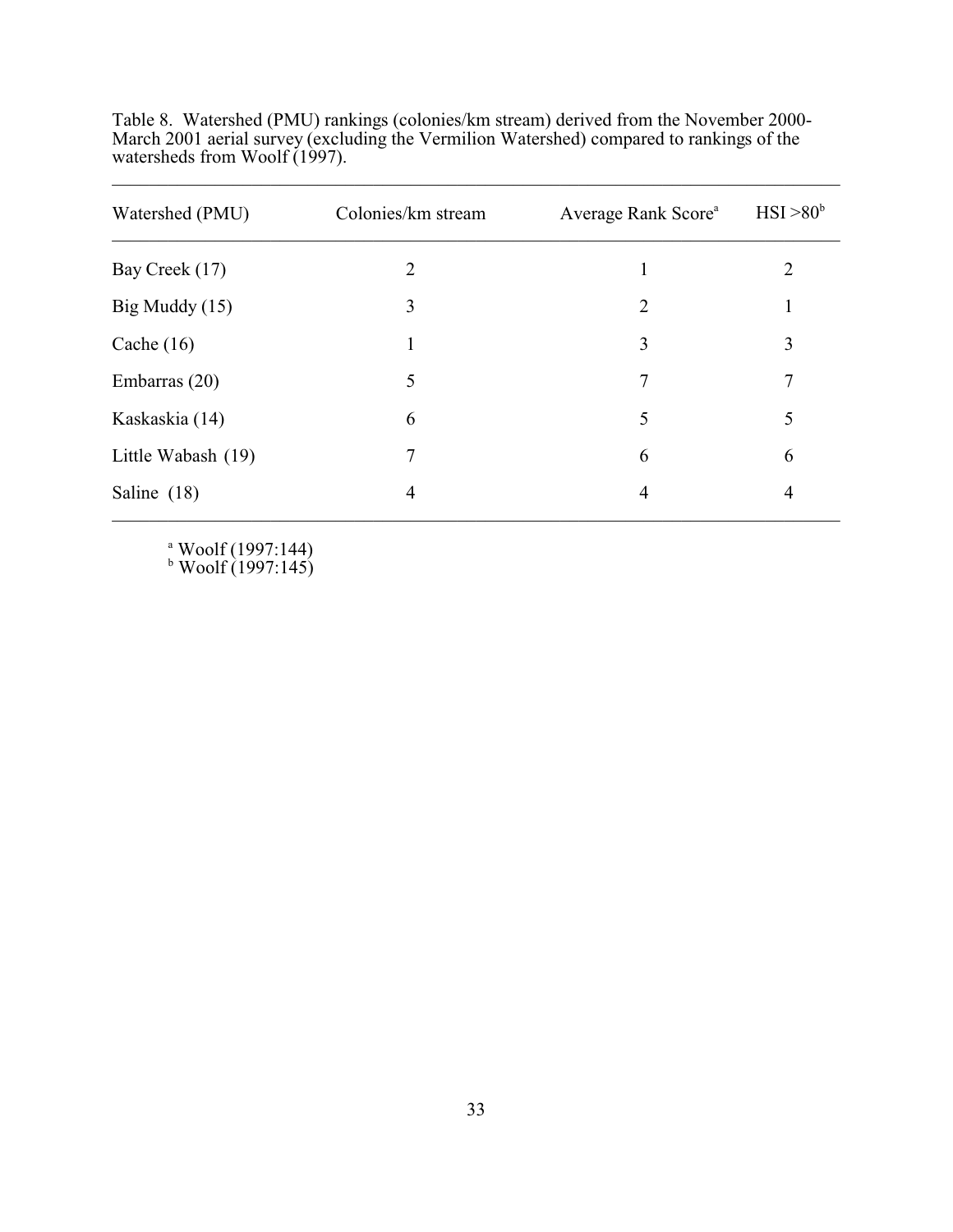### **LITERATURE CITED**

- Bluett, R., editor. 1995. Illinois river otter recovery plan. Illinois Department of Natural Resources Technical Bulletin 7, Springfield, Illinois, USA.
- \_\_\_\_\_. 1999. 1999 furbearer sign survey. Illinois Department of Natural Resources, Furbearer Program Management Note 99-2, Springfield, Illinois, USA (unpublished mimeo).
- Dyer, C. P. 1999. Annual furbearer status report for Ohio. Ohio Department of Natural Resources (unpublished mimeo).
- Farrand, T. D. 1997. A GIS-based PATREC model to predict the distribution of river otters (*Lutra canadensis*) in southern Illinois. Thesis, Southern Illinois University, Carbondale, Illinois, USA.
- Illinois Department of Natural Resources. 1996. Digital datasets of Illinois. IDNR/EEA 96/05. Illinois Department of Natural Resources, Springfield, Illinois, USA.
- Kohn, B. E., and J. E. Ashbrenner. 1995. Beaver population surveys and trends in Wisconsin. Final Report Study Number 235, Wisconsin Department of Natural Resources (unpublished mimeo).
- Longley, W. H., and J. B. Moyle. 1963. The beaver in Minnesota. Minnesota Department of Conservation, Technical Bulletin Number 6, Minneapolis, Minnesota, USA.
- Luman, D., M. Joselyn, and L. Suloway. 1996. Critical trends assessment project: landcover database. Illinois Natural History Survey, Champaign, Illinois, USA.
- McTaggart, S. T. 2002. Colony composition and demographics of beavers in Illinois. Thesis, Eastern Illinois University, Charleston, Illinois, USA.
- Novak, M. 1987. Beaver. Pages 283-312 *in* M. Novak, J. A. Baker, M. E. Obbard, and B. Malloch, editors. Wild furbearer conservation and management in North America. Ontario Ministry of Natural Resources, Toronto, Canada.
- Payne, N. F. 1981. Accuracy of aerial censusing for beaver colonies in Newfoundland. Journal of Wildlife Management 45:1014-1016.
- Schieler, C. T. 1995. Habitat characterization of an otter release area in southcentral Illinois. Thesis, Southern Illinois University, Carbondale, Illinois, USA.
- Woolf, A. 1997. Survey of habitat and otter population status. Final Report Federal Aid Project W-122-R-3, Illinois Department of Natural Resources, Springfield, Illinois, USA.